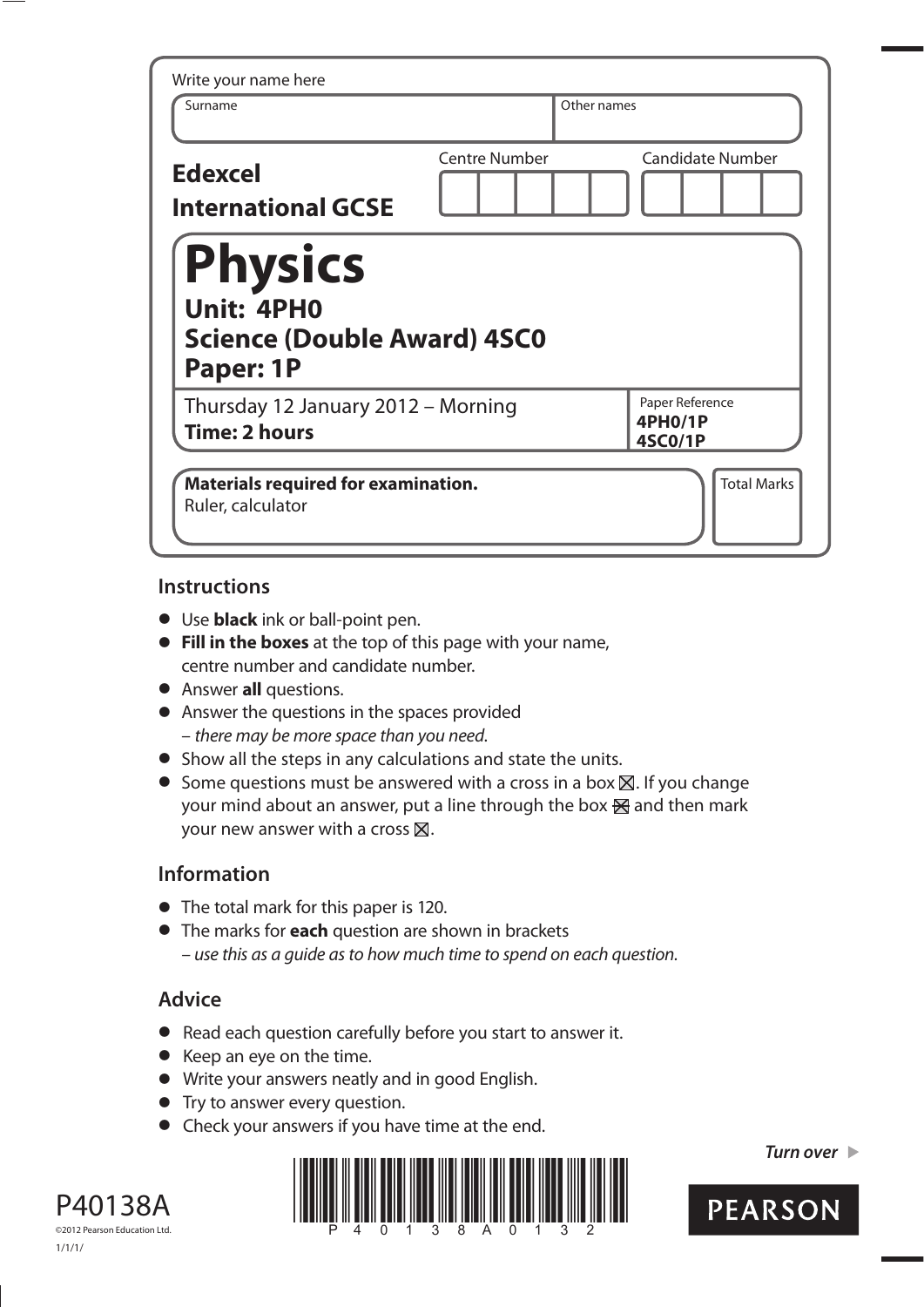# **EQUATIONS**

You may find the following equations useful.

| energy transferred = current $\times$ voltage $\times$ time                    | $E = I \times V \times t$             |
|--------------------------------------------------------------------------------|---------------------------------------|
| $pressure \times volume = constant$                                            | $p_1 \times V_1 = p_2 \times V_2$     |
| $frequency = \frac{1}{time period}$                                            | $f=\frac{1}{T}$                       |
| $power = \frac{work \, done}{time \, taken}$                                   | $P = \frac{W}{t}$                     |
| $power = \frac{\text{energy transferred}}{\text{time taken}}$                  | $P = \frac{W}{t}$                     |
| orbital speed = $\frac{2\pi \times \text{orbital radius}}{\text{time period}}$ | $v = \frac{2 \times \pi \times r}{T}$ |

Where necessary, assume the acceleration of free fall,  $g = 10 \text{ m/s}^2$ .

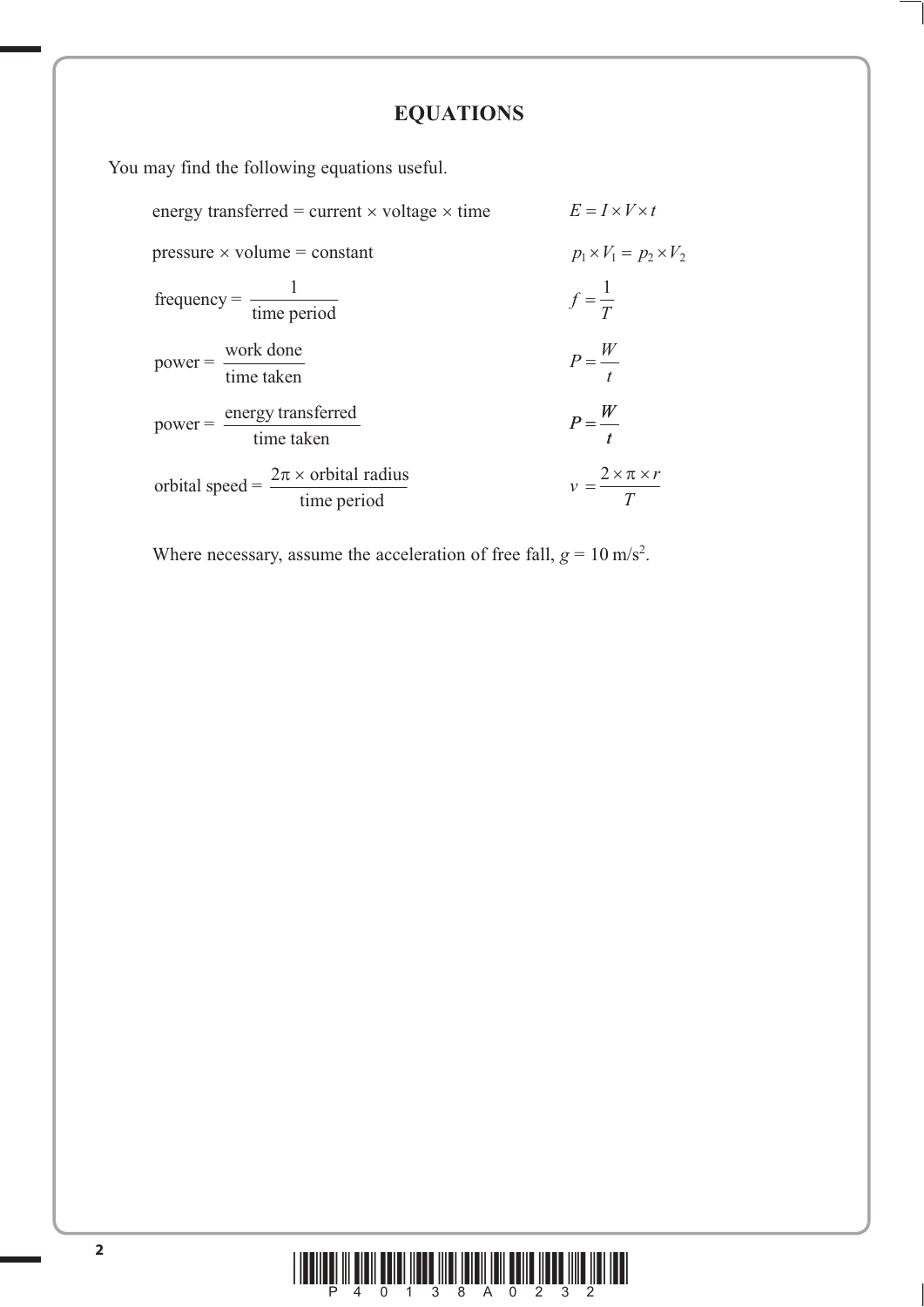

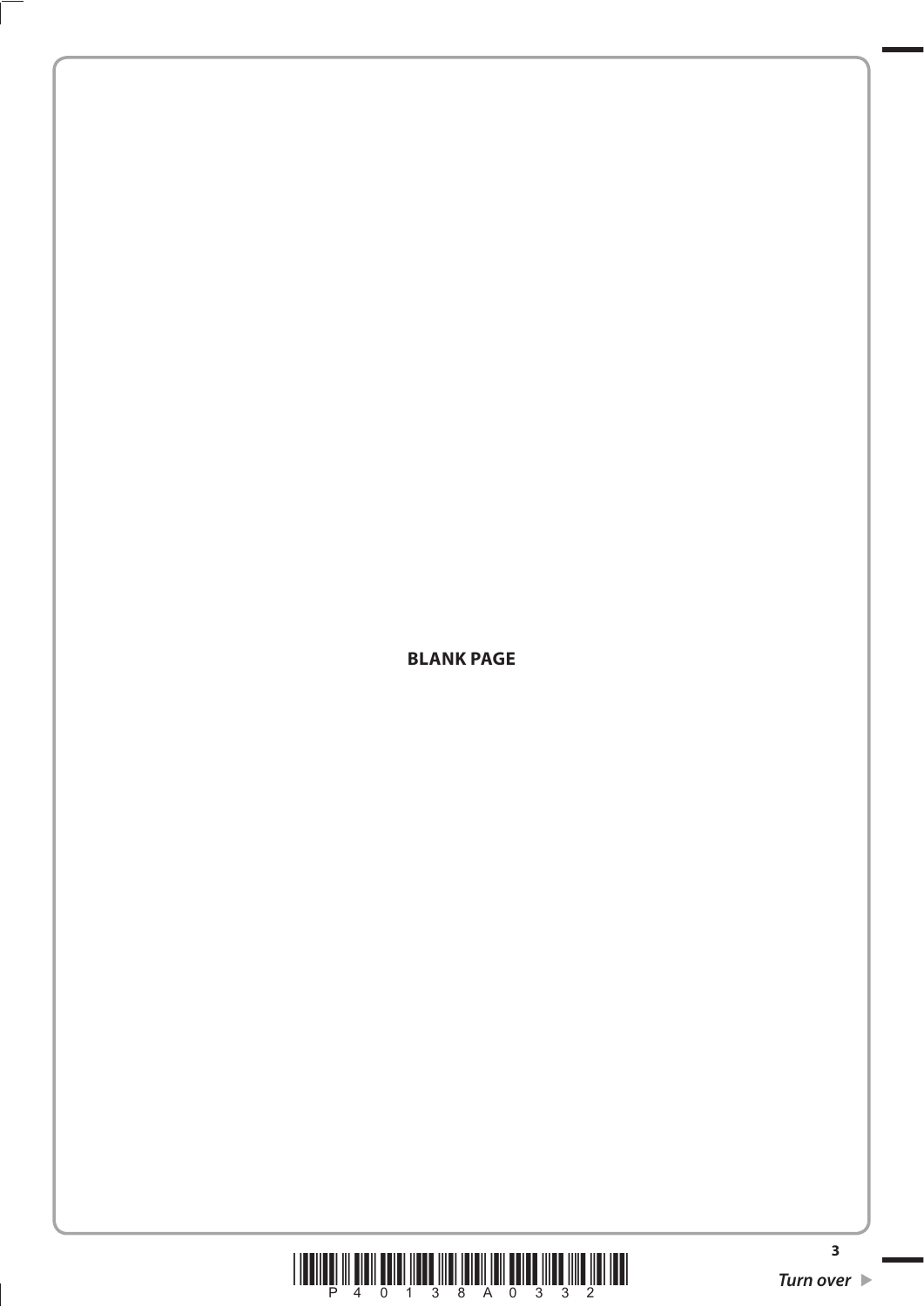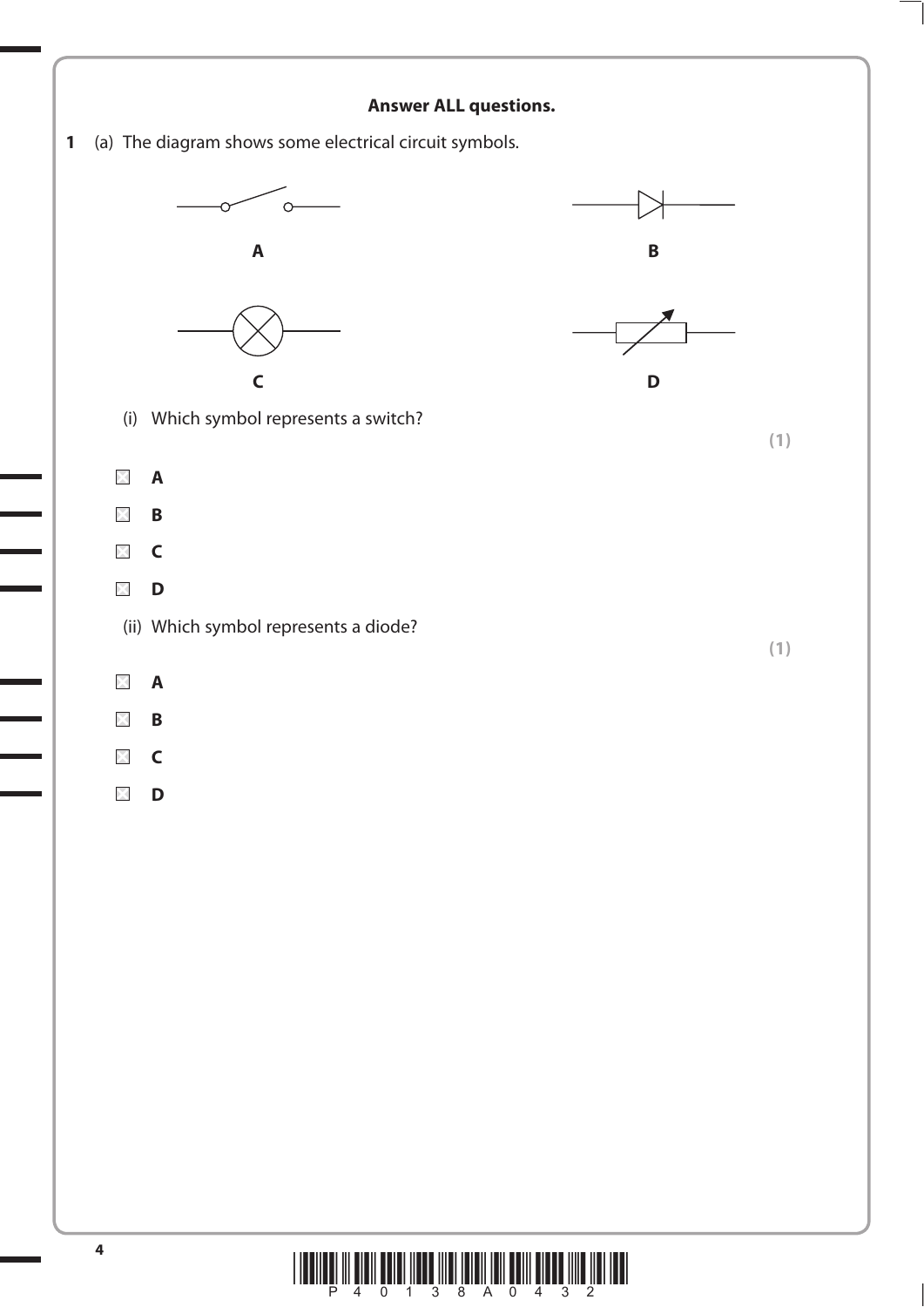| (b) A hairdryer connected to the mains supply takes a current of 5.5 A.                                 |                  |
|---------------------------------------------------------------------------------------------------------|------------------|
| (i) Which of these fuses should be used with the hairdryer?                                             |                  |
|                                                                                                         | (1)              |
| <b>A</b> 3A<br>$\boxtimes$                                                                              |                  |
| <b>B</b> 5 A                                                                                            |                  |
| <b>C</b> 7A                                                                                             |                  |
| <b>D</b> 13 A<br>$\times$                                                                               |                  |
| (ii) Explain your answer.                                                                               | (1)              |
|                                                                                                         |                  |
| (iii) The hairdryer has a plastic case so there is no need for an earth wire connection<br>in the plug. |                  |
| Explain why the hairdryer is still safe to use.                                                         | (2)              |
|                                                                                                         |                  |
|                                                                                                         |                  |
|                                                                                                         |                  |
|                                                                                                         |                  |
|                                                                                                         |                  |
|                                                                                                         |                  |
| (Total for Question 1 = 6 marks)                                                                        |                  |
|                                                                                                         |                  |
|                                                                                                         |                  |
|                                                                                                         |                  |
|                                                                                                         |                  |
|                                                                                                         |                  |
|                                                                                                         |                  |
|                                                                                                         |                  |
| <u> Alii ilii olio on on moodul</u><br>IIIIII                                                           | 5<br>Turn over 1 |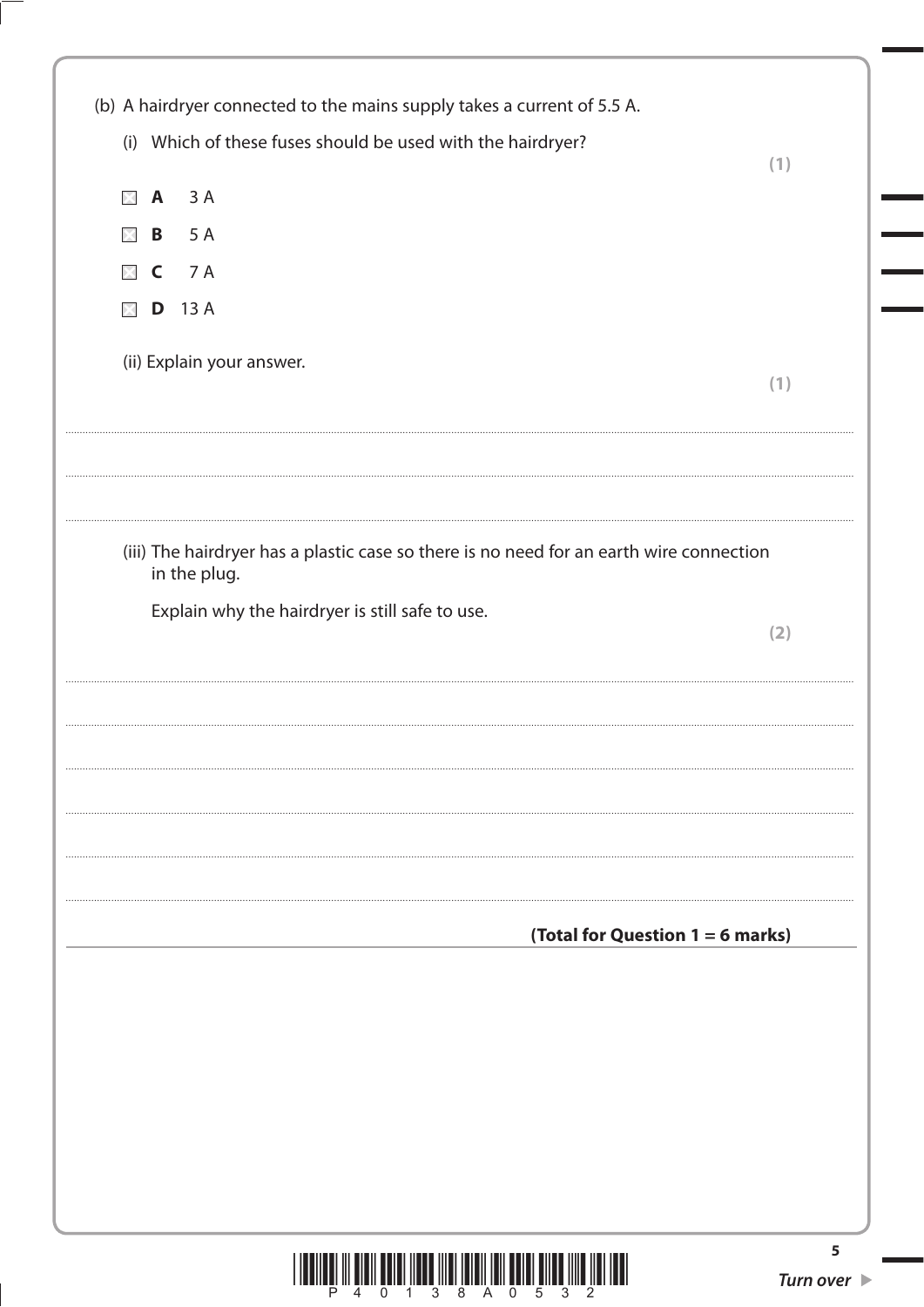| $\overline{\mathbf{2}}$ | A student measures the density of water.                                  |                         |     |
|-------------------------|---------------------------------------------------------------------------|-------------------------|-----|
|                         | She uses a measuring cylinder and an electronic balance.                  |                         |     |
|                         | <b>Laytec</b>                                                             | <b>DOG</b>              |     |
|                         | (a) State the equation linking density, mass and volume.                  |                         |     |
|                         |                                                                           |                         | (1) |
|                         |                                                                           |                         |     |
|                         |                                                                           |                         |     |
|                         | (b) A correct unit for density is                                         |                         | (1) |
|                         | $\blacksquare$ <b>A</b> g/cm                                              |                         |     |
| $\boxtimes$             | <b>B</b> kg/cm                                                            |                         |     |
| $\times$                | $C$ g/cm <sup>2</sup>                                                     |                         |     |
| $\times$                | $D$ g/cm <sup>3</sup>                                                     |                         |     |
|                         | (c) Complete the table to show what is measured by an electronic balance. |                         |     |
|                         |                                                                           |                         | (1) |
|                         | <b>Measuring instrument</b>                                               | <b>What it measures</b> |     |
| measuring cylinder      |                                                                           | volume                  |     |
| electronic balance      |                                                                           |                         |     |
|                         |                                                                           |                         |     |

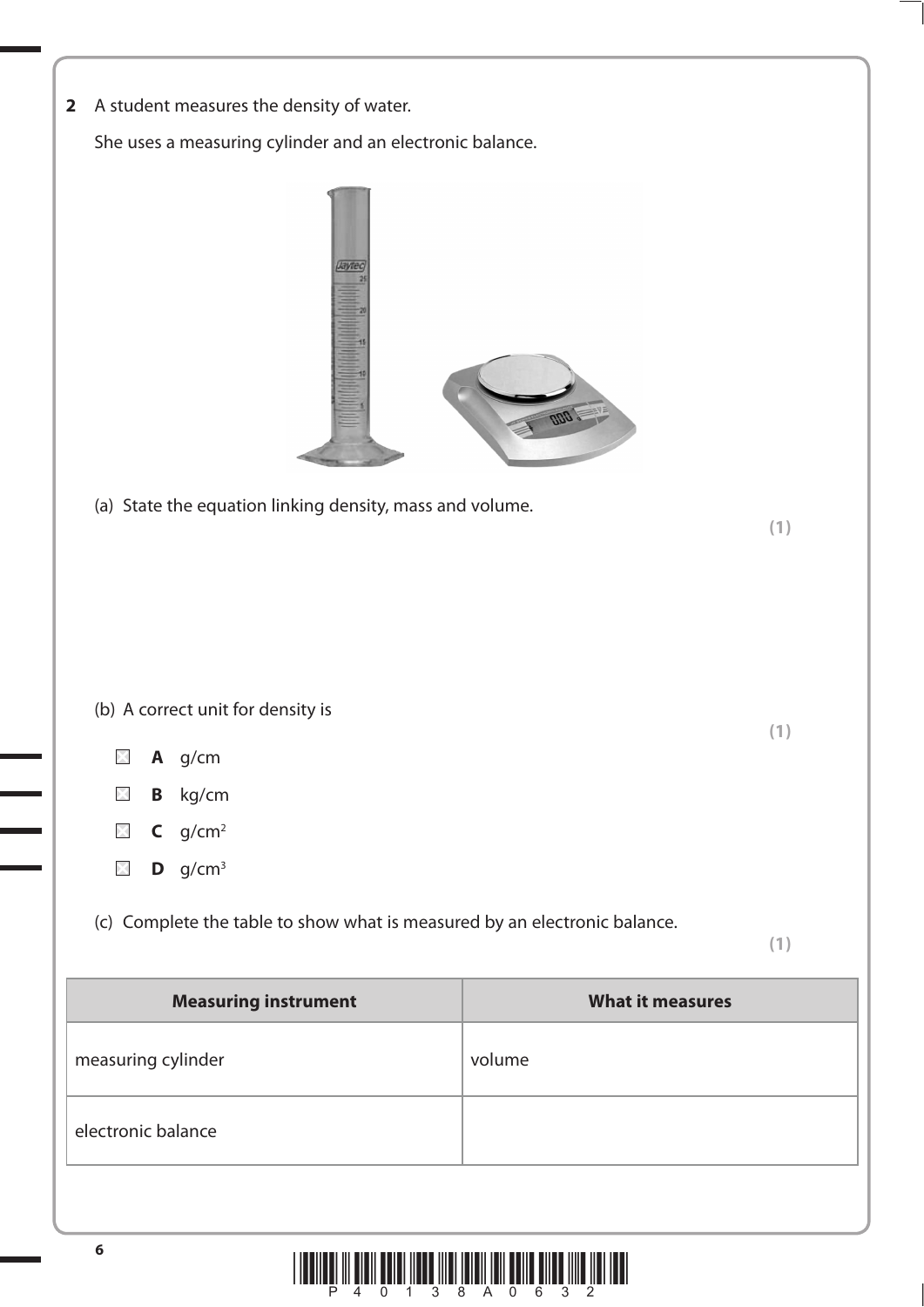|                                                                               | (d) Describe how the student should use each instrument to make her measurements<br>(4) |
|-------------------------------------------------------------------------------|-----------------------------------------------------------------------------------------|
| Measuring cylinder                                                            |                                                                                         |
|                                                                               |                                                                                         |
|                                                                               |                                                                                         |
|                                                                               |                                                                                         |
|                                                                               |                                                                                         |
| Electronic balance                                                            |                                                                                         |
|                                                                               |                                                                                         |
|                                                                               |                                                                                         |
|                                                                               |                                                                                         |
|                                                                               |                                                                                         |
| (e) The student wants to make sure her experiment is a fair test.             |                                                                                         |
| (i) State one factor that she should keep the same throughout her experiment. | (1)                                                                                     |
|                                                                               |                                                                                         |
| (ii) Why is it important that she keeps this factor constant?                 | (1)                                                                                     |
|                                                                               |                                                                                         |
|                                                                               |                                                                                         |
| (Total for Question 2 = 9 marks)                                              |                                                                                         |
|                                                                               |                                                                                         |
|                                                                               |                                                                                         |
|                                                                               |                                                                                         |
|                                                                               |                                                                                         |
|                                                                               |                                                                                         |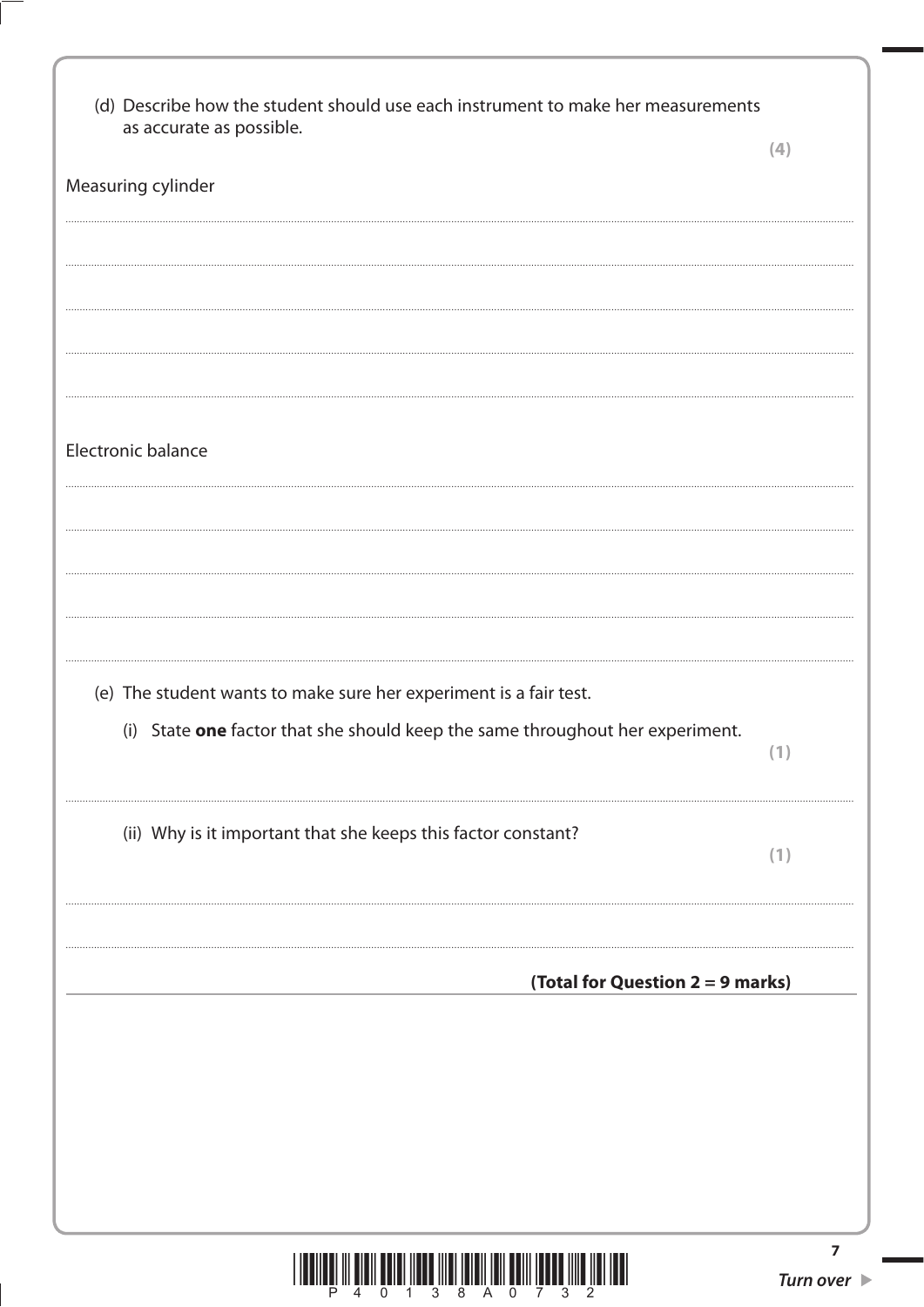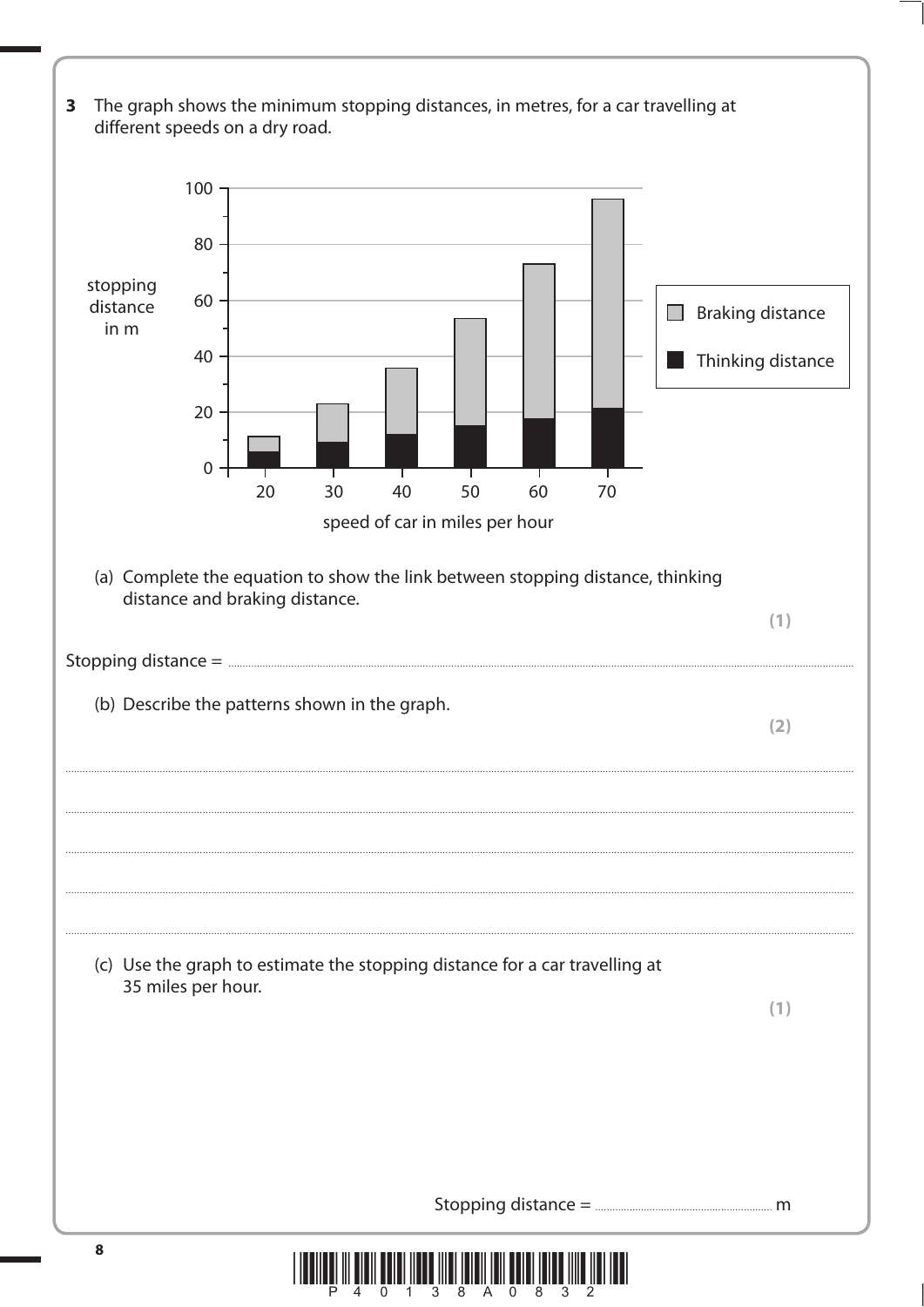| (d) To find the minimum stopping distance, several different cars were tested.                  |     |
|-------------------------------------------------------------------------------------------------|-----|
| Suggest how the data from the different cars should be used to give the values in<br>the graph. |     |
|                                                                                                 | (1) |
|                                                                                                 |     |
|                                                                                                 |     |
| (e) The tests were carried out on a dry road.                                                   |     |
| If the road is icy, describe and explain what change there would be, if any, to                 |     |
| (i) the thinking distance                                                                       | (2) |
|                                                                                                 |     |
|                                                                                                 |     |
|                                                                                                 |     |
|                                                                                                 |     |
|                                                                                                 |     |
| (ii) the braking distance                                                                       | (2) |
|                                                                                                 |     |
|                                                                                                 |     |
|                                                                                                 |     |
|                                                                                                 |     |
|                                                                                                 |     |
| (Total for Question 3 = 9 marks)                                                                |     |
|                                                                                                 |     |
|                                                                                                 |     |
|                                                                                                 |     |
|                                                                                                 |     |
|                                                                                                 |     |
|                                                                                                 |     |
|                                                                                                 |     |
|                                                                                                 |     |
|                                                                                                 |     |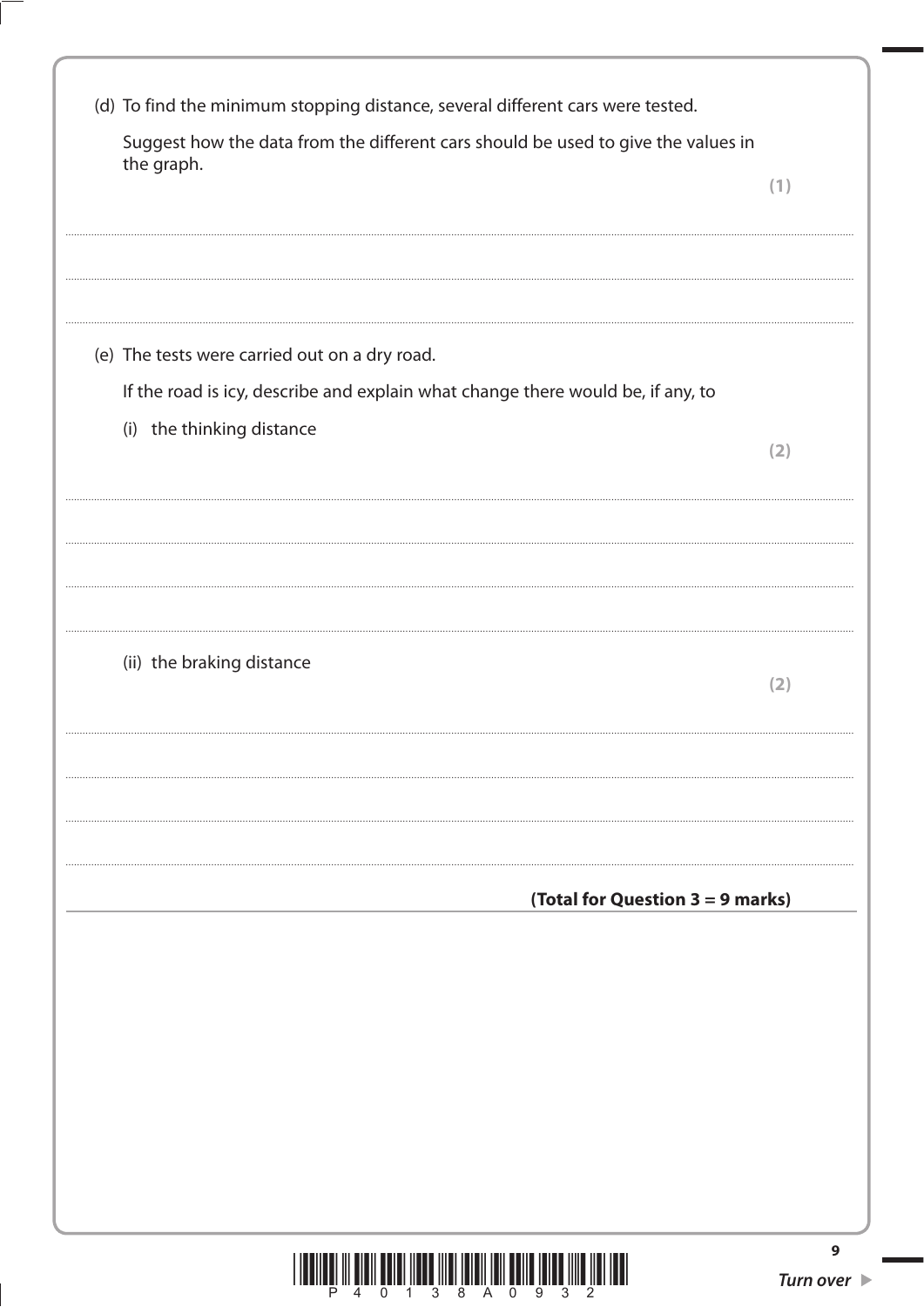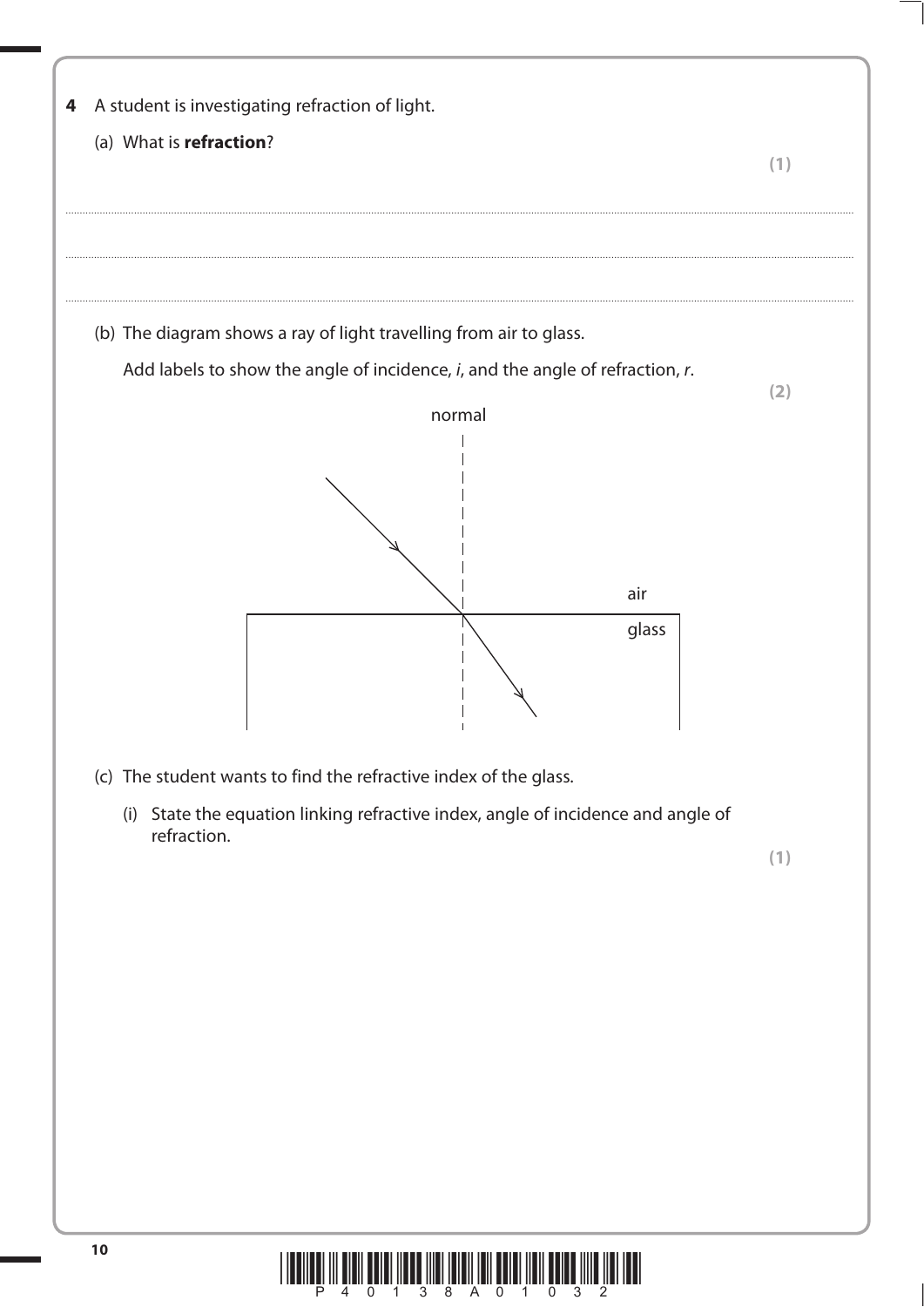

 $\frac{1}{2}$   $\frac{1}{2}$   $\frac{1}{3}$   $\frac{1}{3}$   $\frac{1}{8}$   $\frac{1}{8}$   $\frac{1}{1}$   $\frac{1}{2}$   $\frac{1}{1}$   $\frac{1}{1}$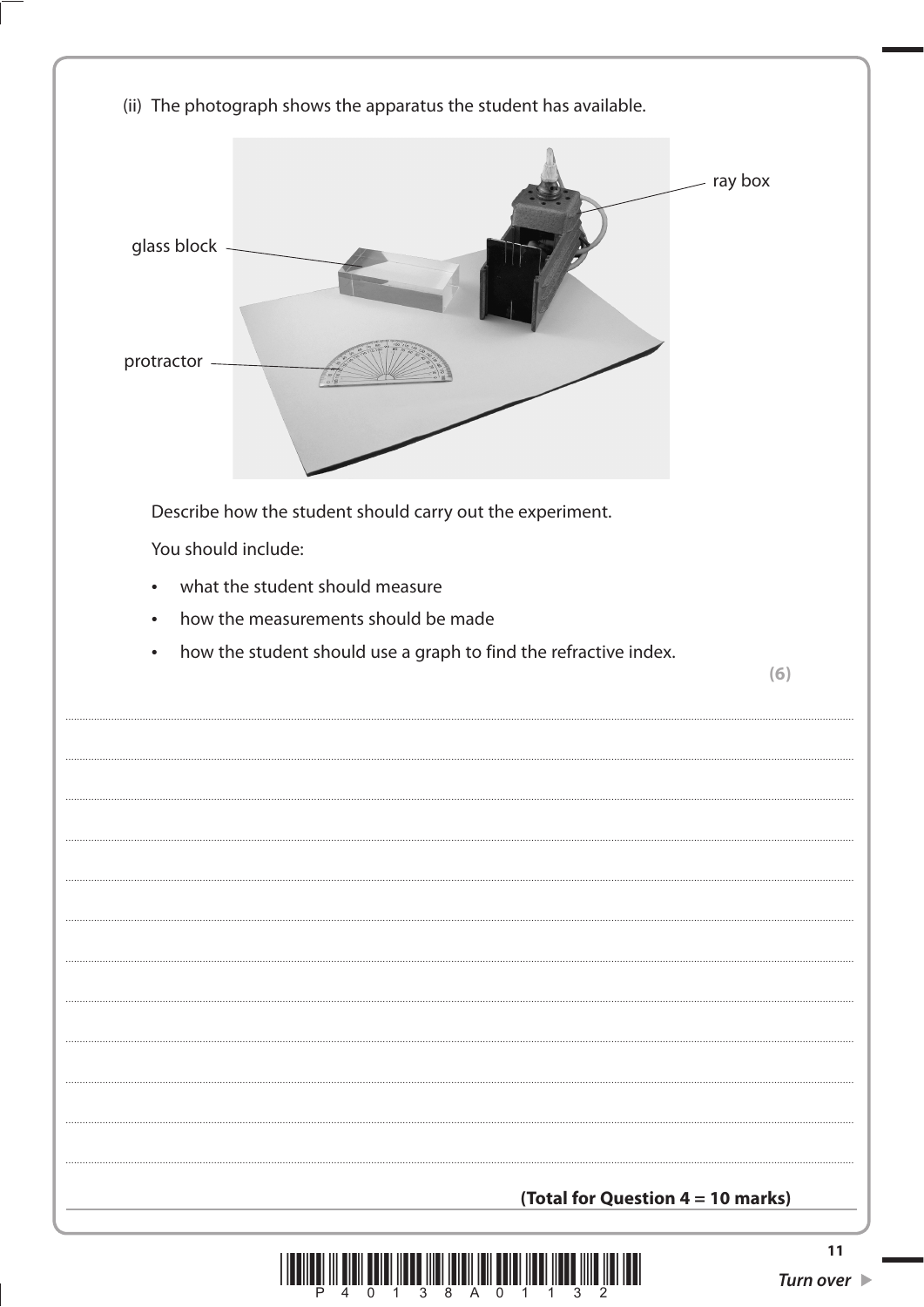- 5 A magnetic field pattern can be shown using lines.
	- (a) The diagram shows some magnetic field patterns.

| A                                                                         | B                                |
|---------------------------------------------------------------------------|----------------------------------|
| $\mathbf C$                                                               | D                                |
| Which pattern shows a <i>uniform</i> magnetic field? Explain your answer. | (2)                              |
|                                                                           |                                  |
| (b) Explain how to produce a uniform magnetic field.                      | (3)                              |
|                                                                           |                                  |
| 12                                                                        | (Total for Question 5 = 5 marks) |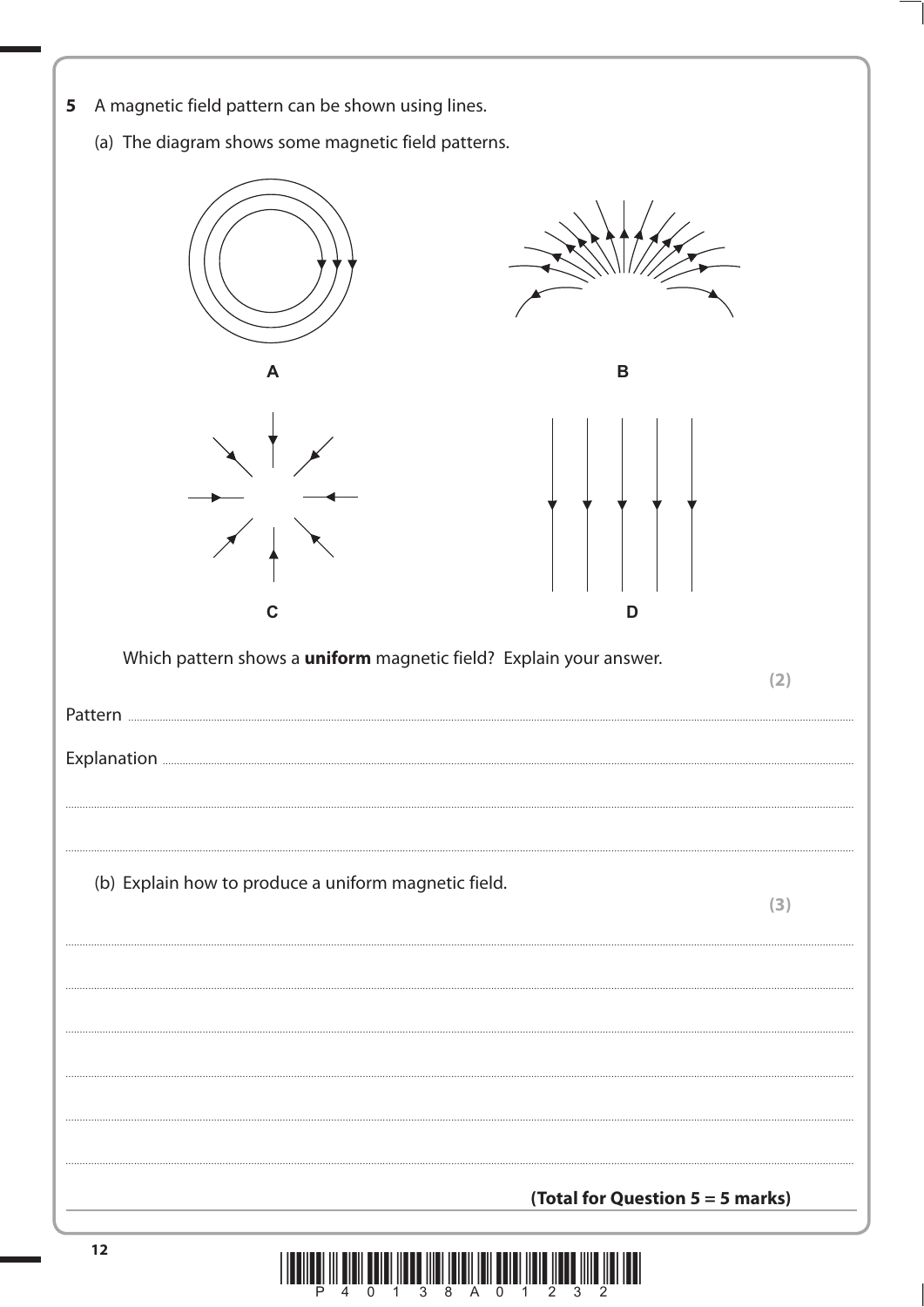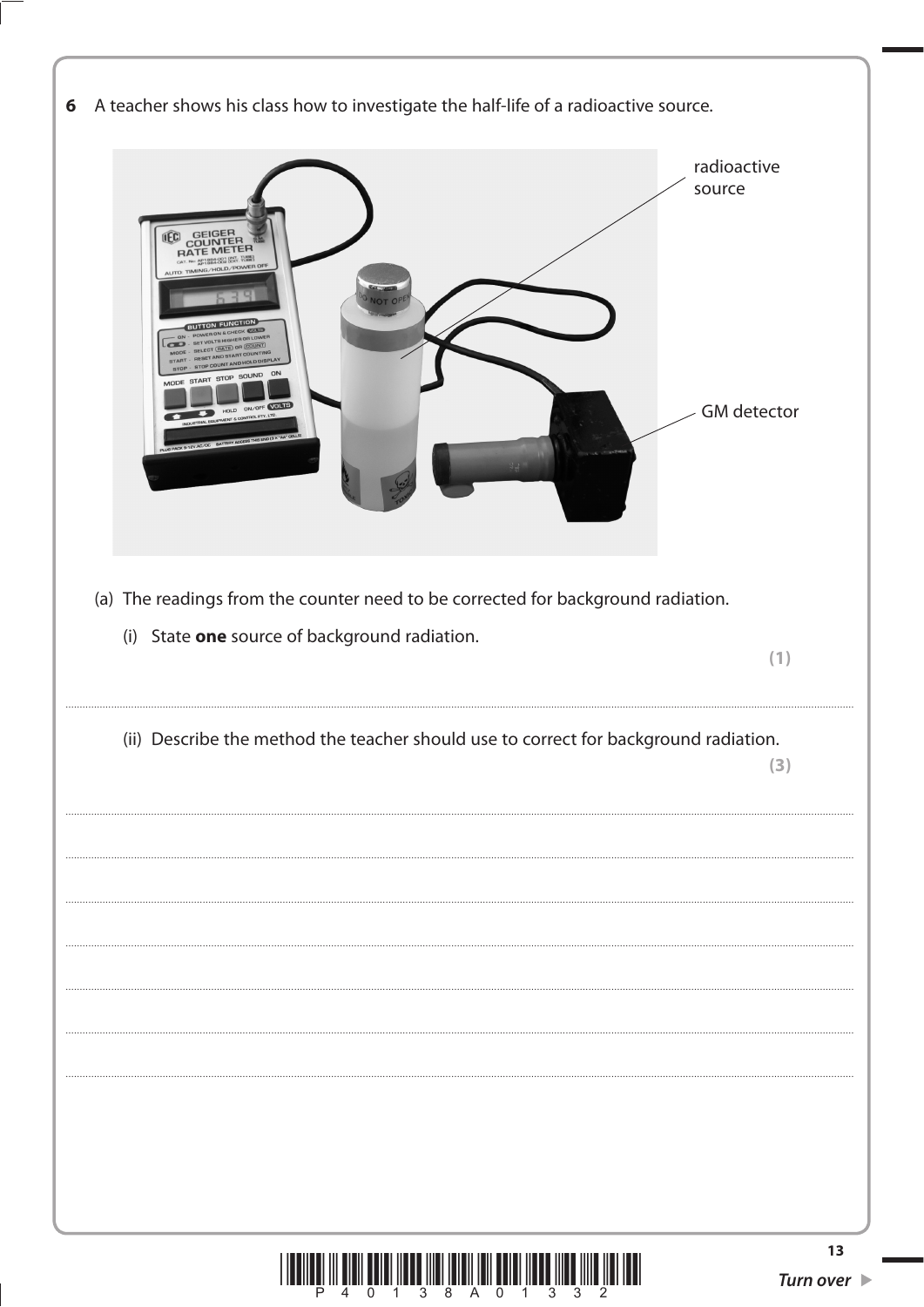(b) Every half a minute, the teacher records the count rate.

| He corrects for background radiation and produces this results table. |  |  |  |
|-----------------------------------------------------------------------|--|--|--|
|-----------------------------------------------------------------------|--|--|--|

| <b>Time</b><br>in minutes | <b>Corrected count rate</b><br>in Bq |
|---------------------------|--------------------------------------|
| $\Omega$                  | 49                                   |
| 0.5                       | 30                                   |
| 1.0                       | 24                                   |
| 1.5                       | 18                                   |
| 2.0                       | 15                                   |
| 2.5                       | 11                                   |
| 3.0                       | 10                                   |
| 3.5                       | 9                                    |
| 4.0                       | 5                                    |
| 4.5                       | 6                                    |

## (i) Draw a graph of corrected count rate against time for these results.

**(5)**



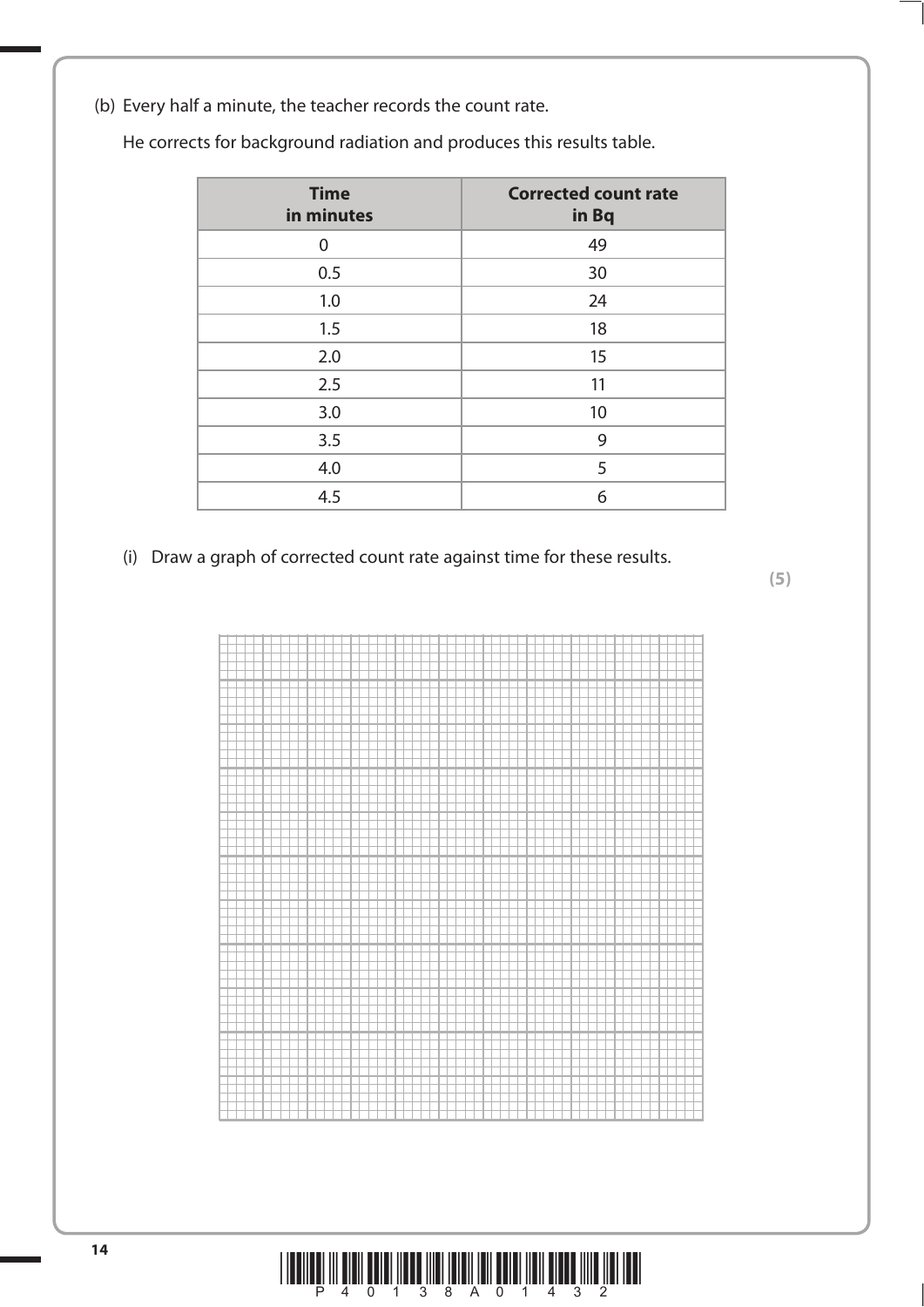| (ii) Use your graph to estimate the half-life for this material.                                                                                             | (1)       |
|--------------------------------------------------------------------------------------------------------------------------------------------------------------|-----------|
|                                                                                                                                                              |           |
| (c) The isotope technetium-99 is a gamma emitter with a half-life of 6 hours. It is<br>used as a radioactive tracer in medicine.                             |           |
| The technetium-99 is injected into a patient's bloodstream and carried around the<br>body by the blood. The radiation it emits is detected outside the body. |           |
| Explain why technetium-99 is suitable for use as a tracer in this way.                                                                                       | (3)       |
|                                                                                                                                                              |           |
|                                                                                                                                                              |           |
|                                                                                                                                                              |           |
|                                                                                                                                                              |           |
|                                                                                                                                                              |           |
| (Total for Question 6 = 13 marks)                                                                                                                            |           |
|                                                                                                                                                              |           |
|                                                                                                                                                              |           |
|                                                                                                                                                              |           |
|                                                                                                                                                              |           |
|                                                                                                                                                              |           |
|                                                                                                                                                              |           |
|                                                                                                                                                              | 15        |
| $\cup$                                                                                                                                                       | Turn over |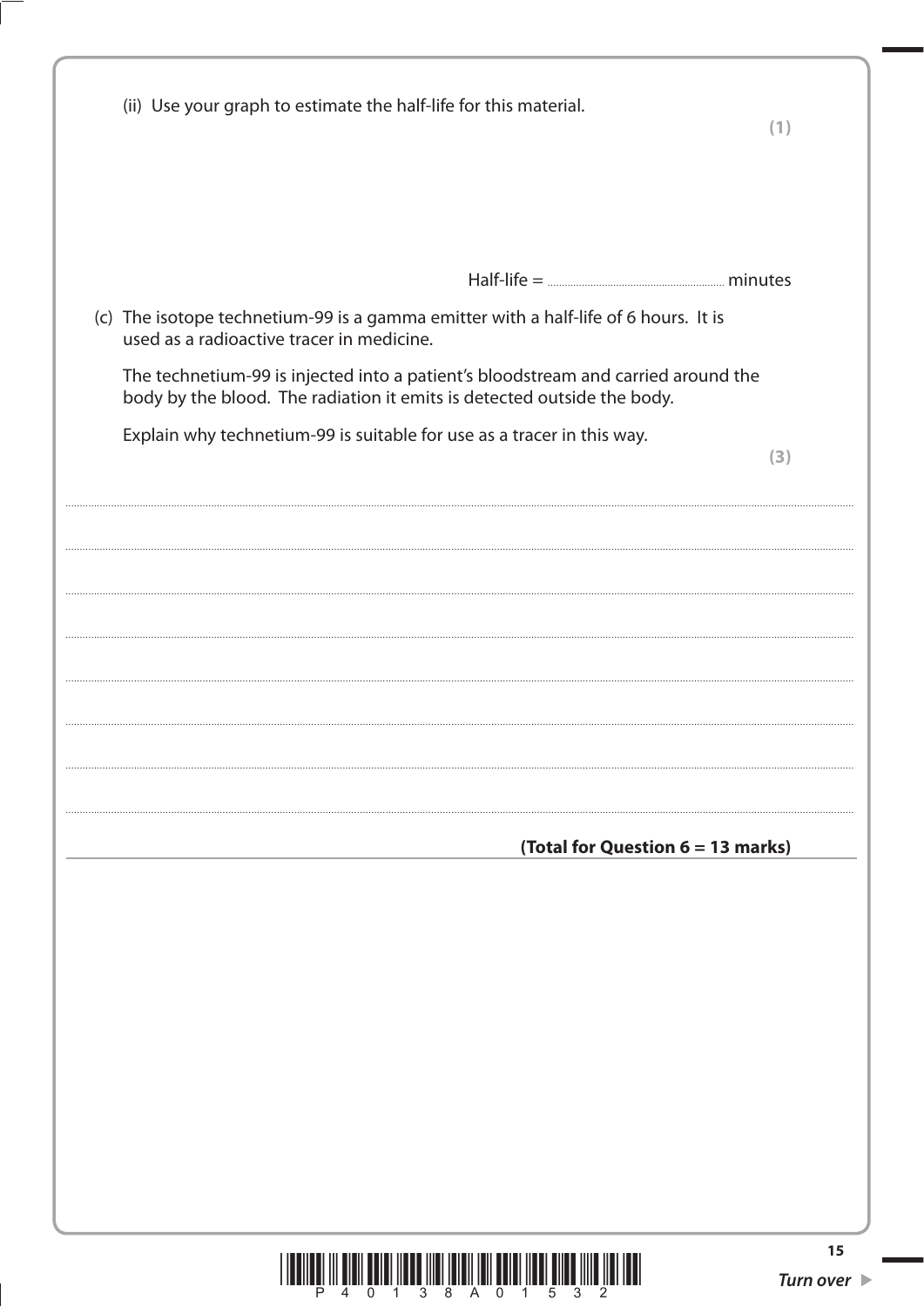7 A teacher and two students are measuring the speed of sound.

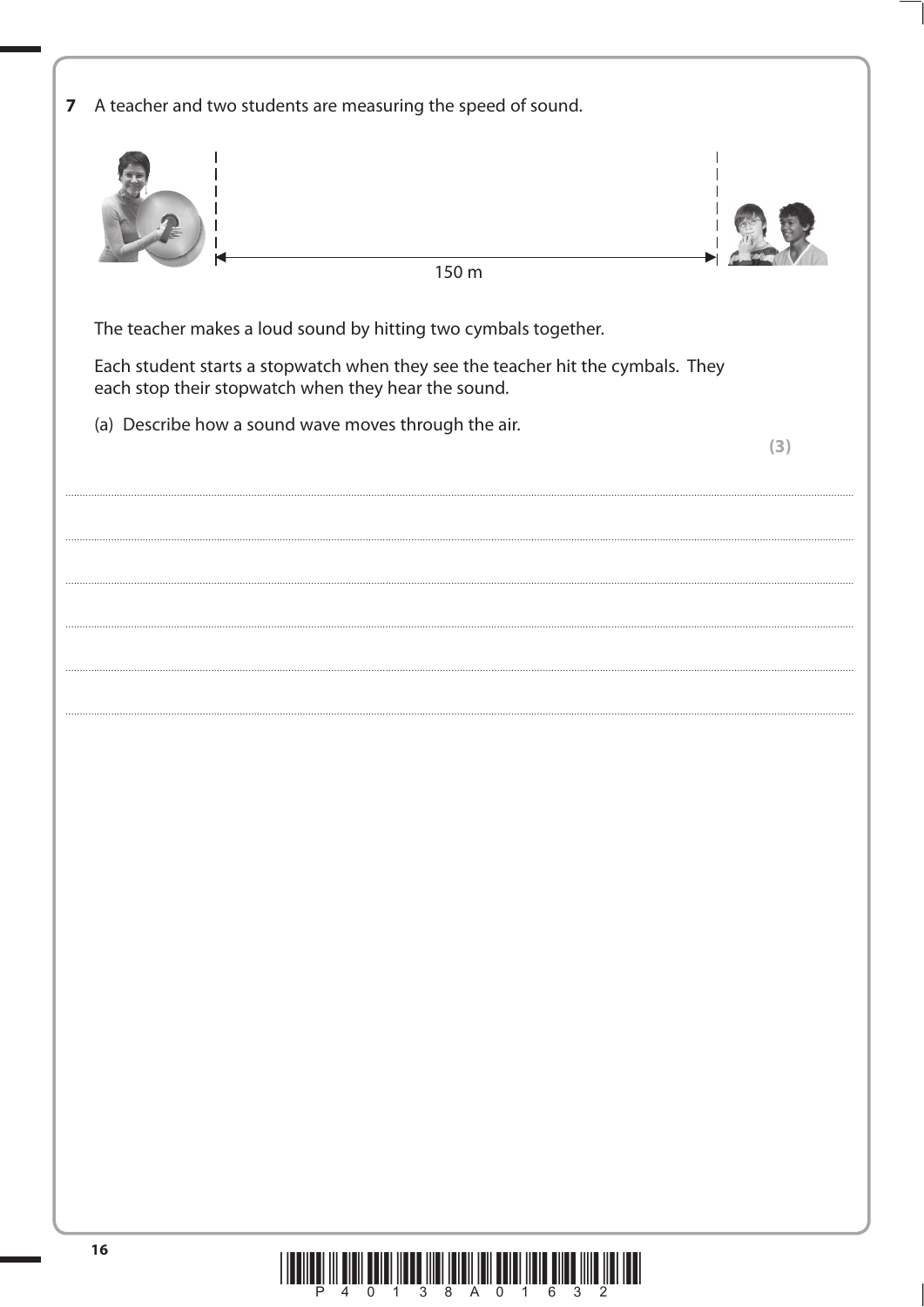| Andrew<br>0.44, 0.46, 0.44, 0.48, 0.43<br>0.5, 0.6, 0.4, 0.4, 0.6<br>Kefe<br>(i) State the precision of Andrew's readings.<br>(1)<br>(ii) State the equation linking speed, distance travelled and time taken.<br>(1)<br>(iii) The teacher was standing 150 m from the students.<br>Use the experimental data recorded by each student to complete the table below.<br>Give your answers to an appropriate number of significant figures.<br>(3)<br><b>Student</b><br>Speed of sound in m/s<br>Mean (average) time in s | <b>Student</b> | <b>Time in s</b> |  |
|-------------------------------------------------------------------------------------------------------------------------------------------------------------------------------------------------------------------------------------------------------------------------------------------------------------------------------------------------------------------------------------------------------------------------------------------------------------------------------------------------------------------------|----------------|------------------|--|
|                                                                                                                                                                                                                                                                                                                                                                                                                                                                                                                         |                |                  |  |
|                                                                                                                                                                                                                                                                                                                                                                                                                                                                                                                         |                |                  |  |
|                                                                                                                                                                                                                                                                                                                                                                                                                                                                                                                         |                |                  |  |
|                                                                                                                                                                                                                                                                                                                                                                                                                                                                                                                         |                |                  |  |
| Andrew<br>Kefe                                                                                                                                                                                                                                                                                                                                                                                                                                                                                                          |                |                  |  |
|                                                                                                                                                                                                                                                                                                                                                                                                                                                                                                                         |                |                  |  |
|                                                                                                                                                                                                                                                                                                                                                                                                                                                                                                                         |                |                  |  |
|                                                                                                                                                                                                                                                                                                                                                                                                                                                                                                                         |                |                  |  |
|                                                                                                                                                                                                                                                                                                                                                                                                                                                                                                                         |                |                  |  |
|                                                                                                                                                                                                                                                                                                                                                                                                                                                                                                                         |                |                  |  |
|                                                                                                                                                                                                                                                                                                                                                                                                                                                                                                                         |                |                  |  |
|                                                                                                                                                                                                                                                                                                                                                                                                                                                                                                                         |                |                  |  |
|                                                                                                                                                                                                                                                                                                                                                                                                                                                                                                                         |                |                  |  |
|                                                                                                                                                                                                                                                                                                                                                                                                                                                                                                                         |                |                  |  |
|                                                                                                                                                                                                                                                                                                                                                                                                                                                                                                                         |                |                  |  |

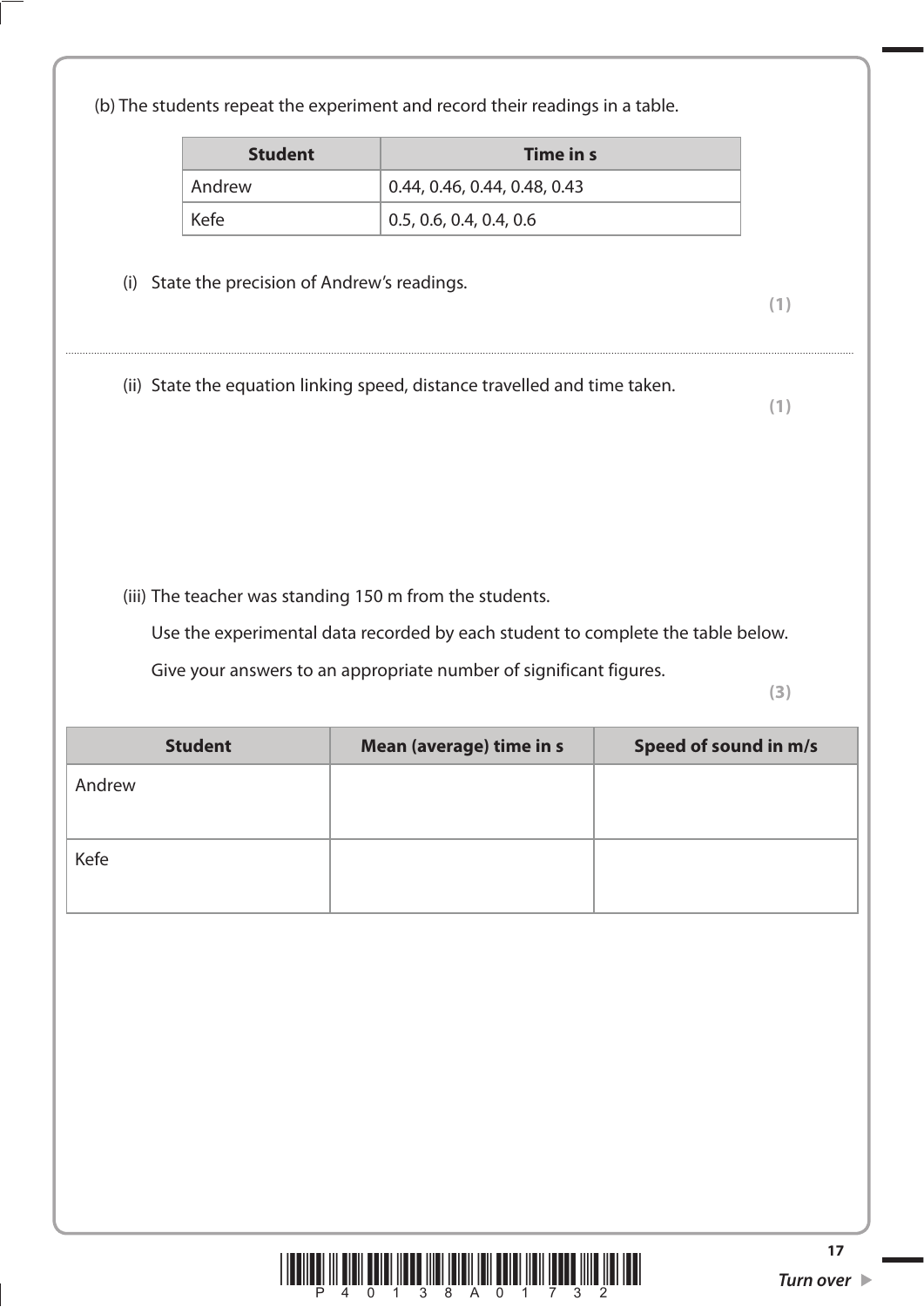(c) The students look in a data book and find that the speed of sound in air is given as 341 m/s.

The students discuss their results.

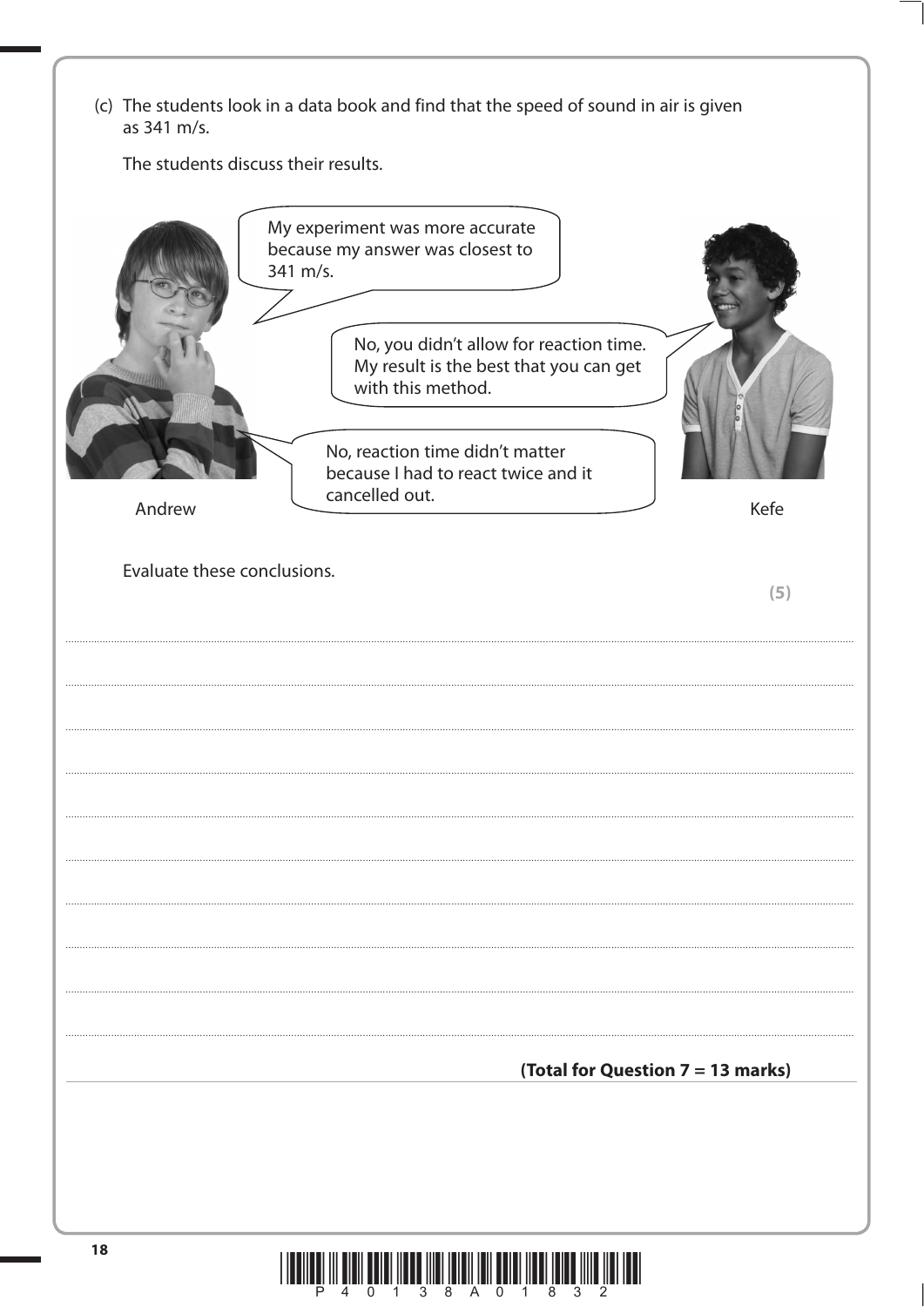**BLANK PAGE**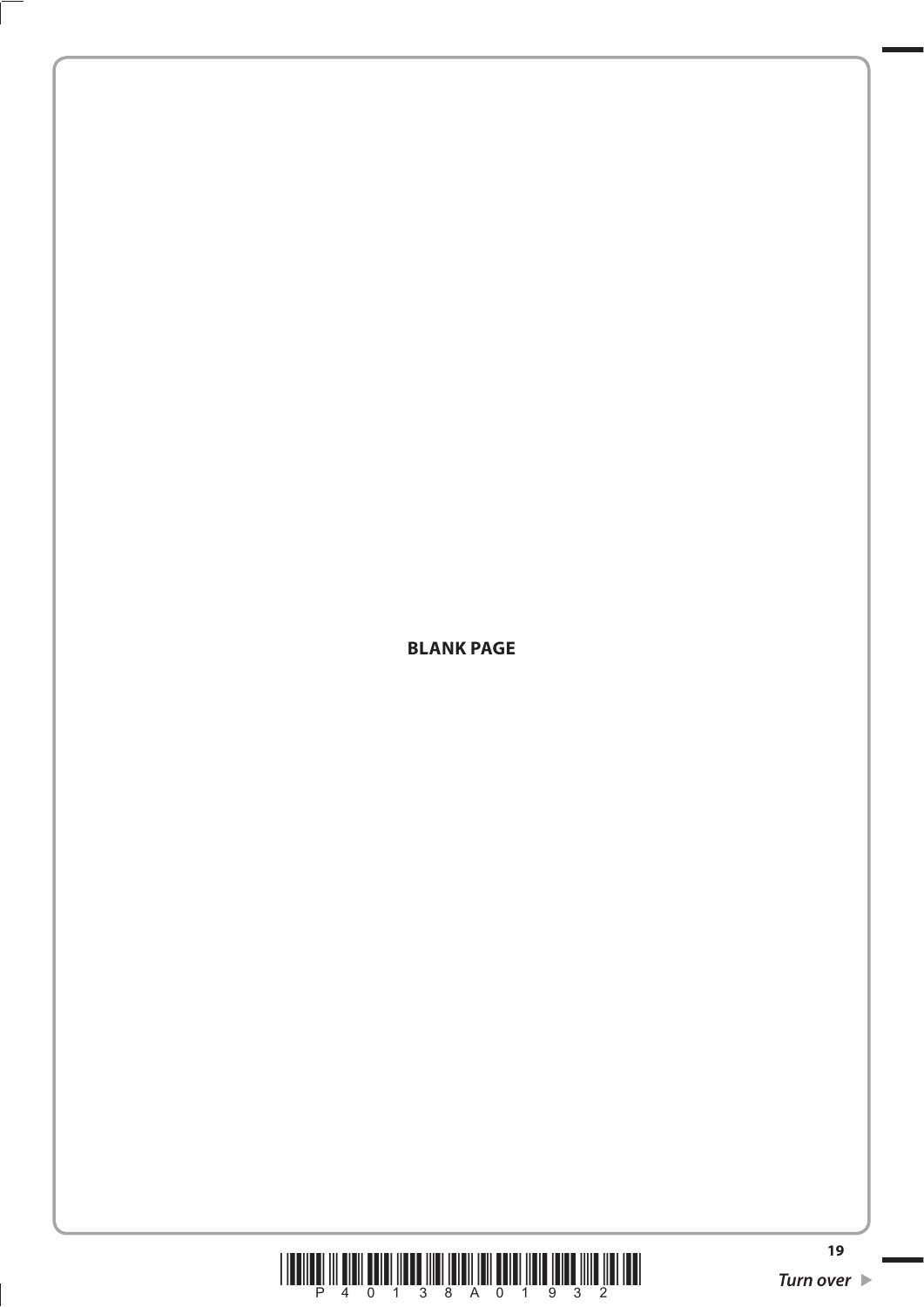**8** The diagram shows a heater coil and a resistor connected to a 12 V battery and an ammeter. The ammeter reading is 1.2 A. 12 V 1.2 A  $($ A 4.0  $\Omega$ heater coil  $0000$ water(a) (i) State the equation linking voltage, current and resistance. **(1)** (ii) Calculate the voltage across the 4.0  $\Omega$  resistor. **(2)** Voltage = ............................... V (iii) Show that the voltage across the heater coil is about 7 V. **(2)** (iv) Calculate the energy transferred to the heater coil in 5.0 minutes. **(3)** Energy transferred = ............................... J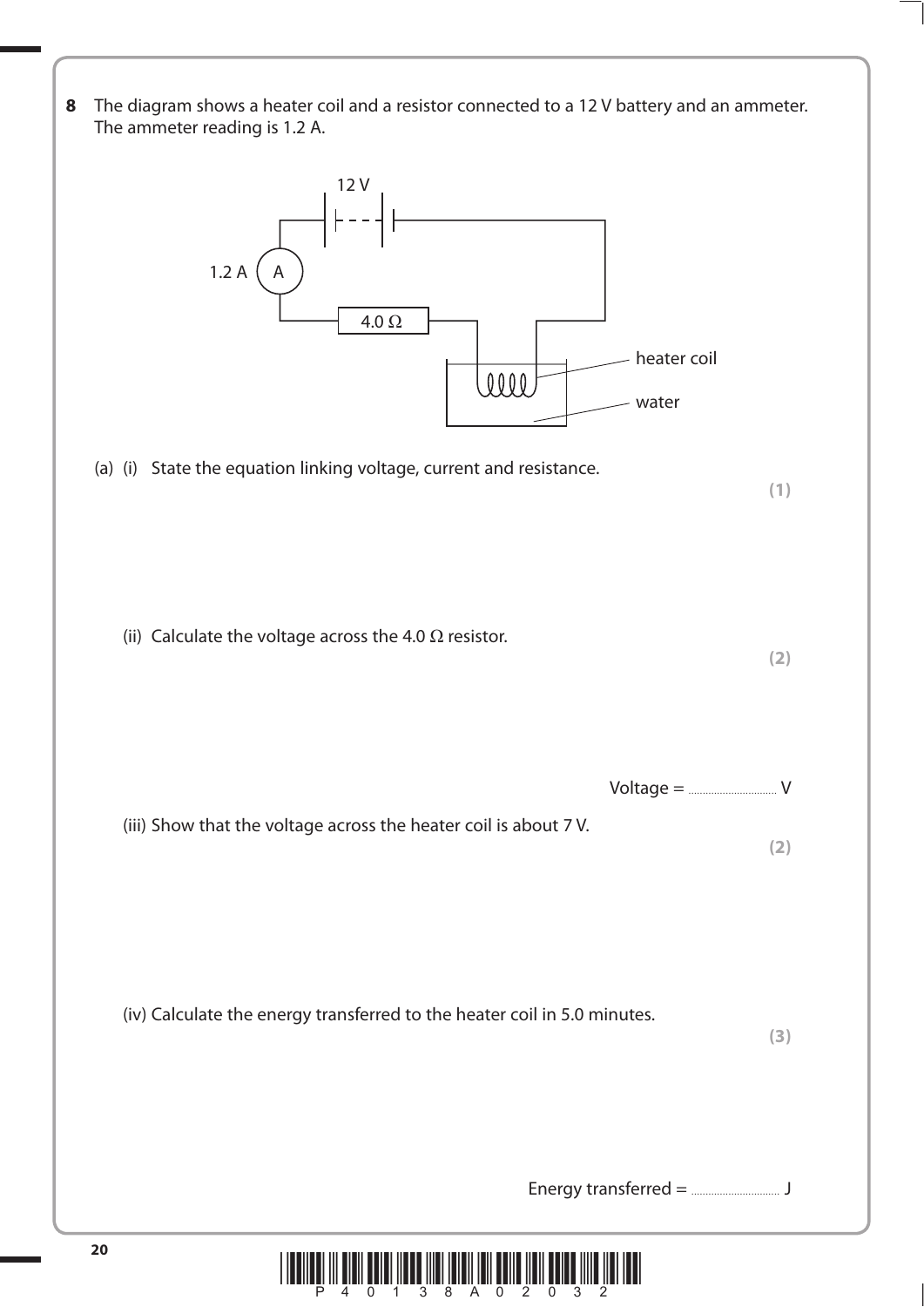

0 1 3 8 A 0 2 1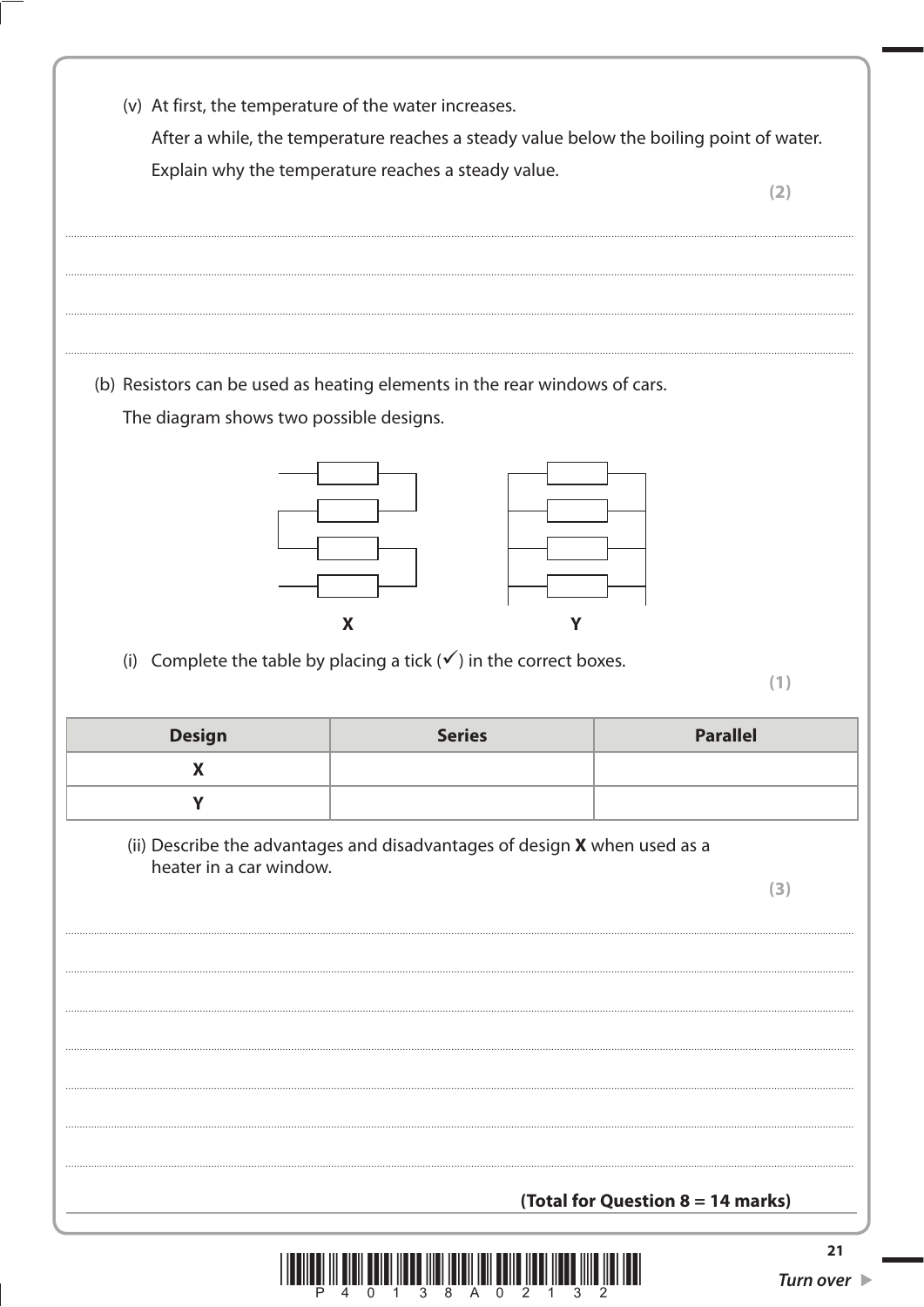**9** The Hubble Space Telescope is in orbit around the Earth. It detects visible light from distant objects.



....................................................................................................................................................................................................................................................................................

(a) Name the force that keeps the telescope in orbit around the Earth.

(b) The Hubble Space Telescope moves in a circular orbit. Its distance above the Earth's surface is 560 km. (i) The radius of the Earth is 6400 km. Calculate the radius of the orbit of the Hubble Space Telescope. **(1)** Radius = .............................................................. km (ii) The Hubble Space Telescope completes one orbit in 96 minutes. Calculate its orbital speed in m/s. **(3)** Orbital speed = .............................................................. m/s

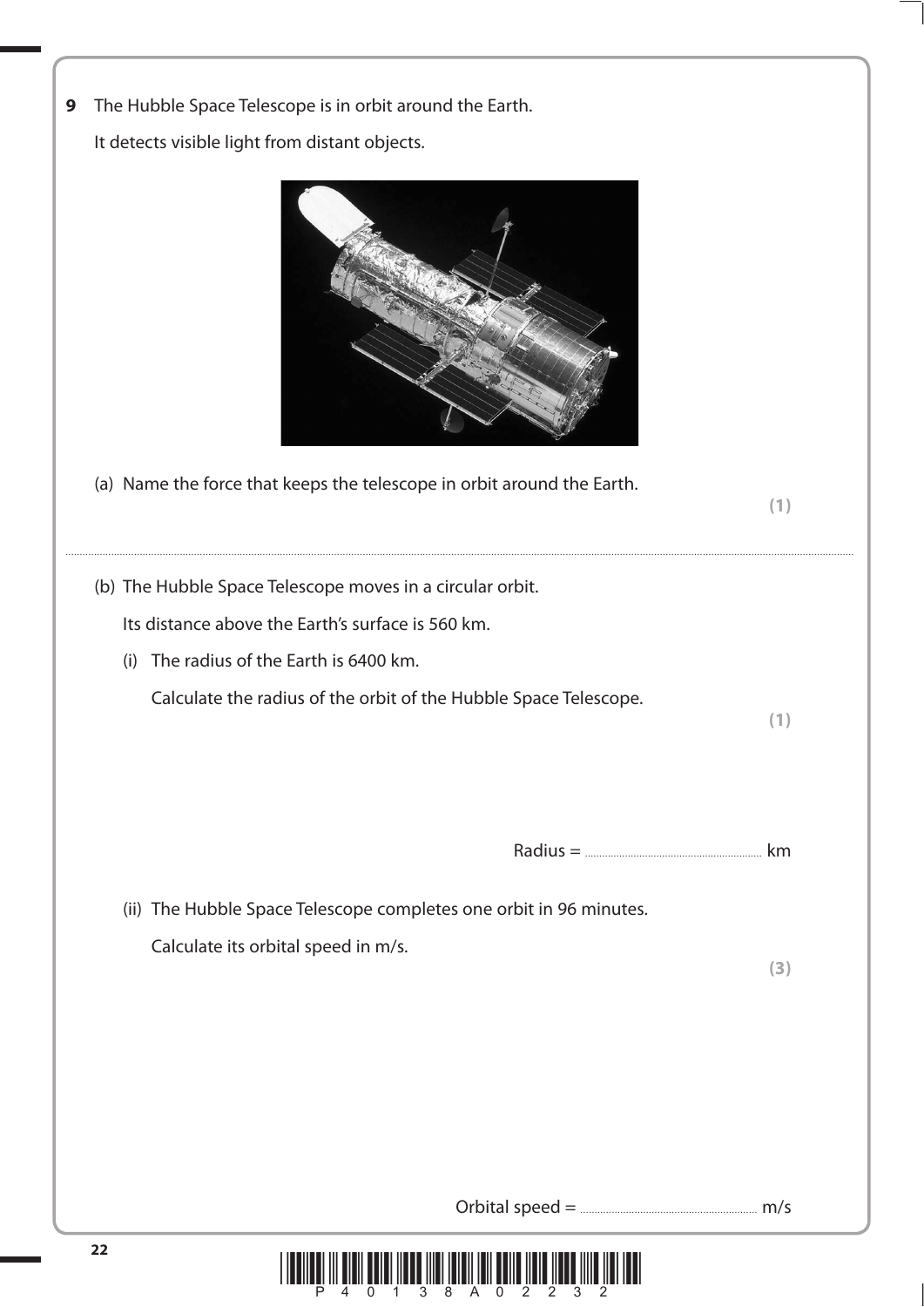| (c) The Chandra Telescope also orbits the Earth, but does not move in a circular orbit.<br>Its distance from the Earth and its speed change as it orbits the Earth.<br>It travels fastest when it is closest to the Earth. |     |
|----------------------------------------------------------------------------------------------------------------------------------------------------------------------------------------------------------------------------|-----|
| Use ideas about energy to explain why.                                                                                                                                                                                     | (3) |
|                                                                                                                                                                                                                            |     |
|                                                                                                                                                                                                                            |     |
|                                                                                                                                                                                                                            |     |
| (d) The Chandra Telescope detects X-rays from distant objects.<br>(i) State the name of the type of wave that includes X-rays and visible light.                                                                           | (1) |
| (ii) Describe two differences between X-rays and visible light.                                                                                                                                                            | (2) |
|                                                                                                                                                                                                                            |     |
| $\overline{2}$                                                                                                                                                                                                             |     |
| (Total for Question 9 = 11 marks)                                                                                                                                                                                          |     |
|                                                                                                                                                                                                                            |     |
|                                                                                                                                                                                                                            | 23  |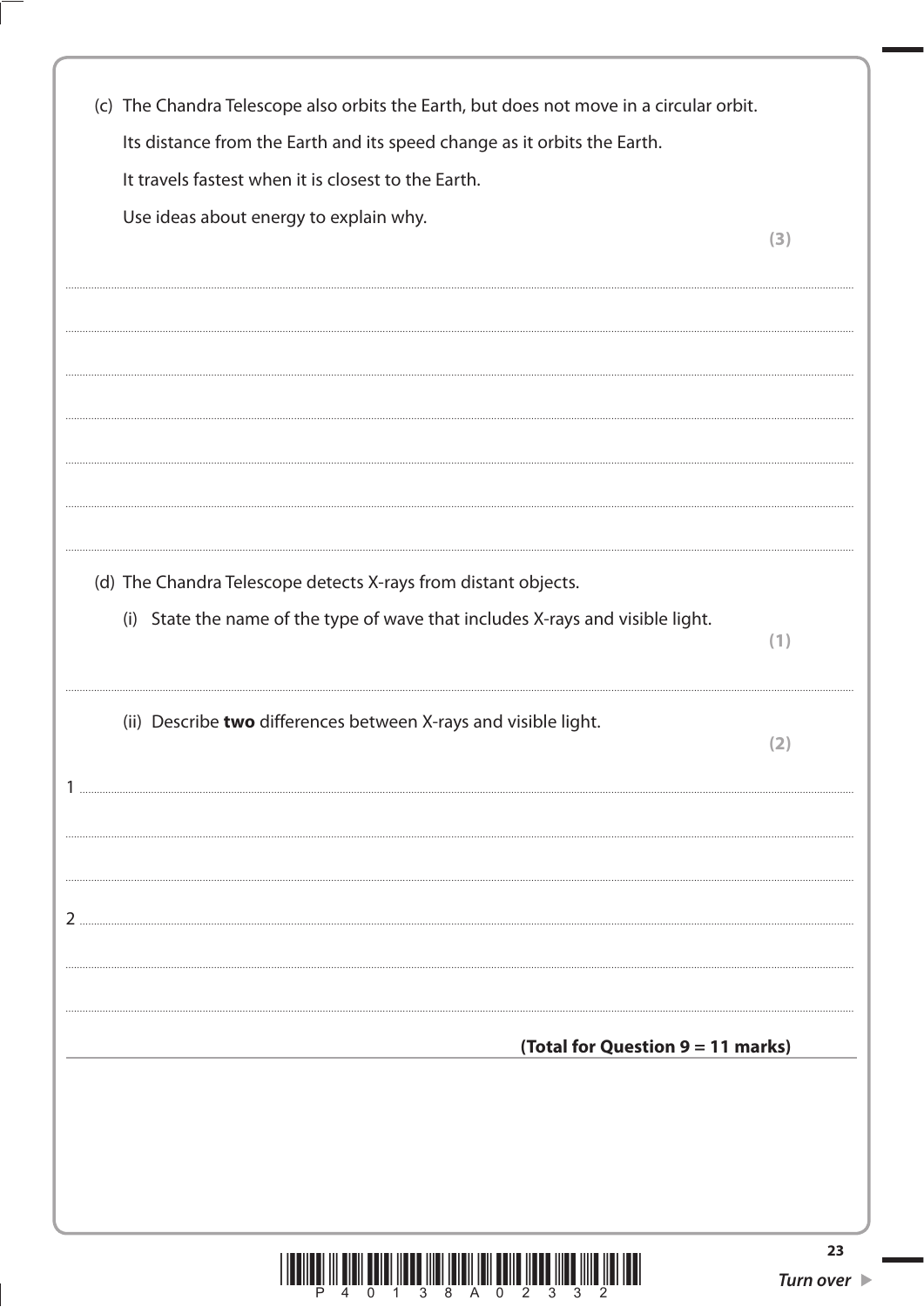**10** A shopping centre has escalators to move people between floors.



(a) A man of mass 78 kg steps on to an escalator.

The escalator lifts him a height of 5.0 m.

(i) State the equation linking gravitational potential energy, mass,  $g$  and height.

**(1)**

(ii) Show that the gravitational potential energy gained by the man is about 4000 J.

**(2)**

(iii) State the work done on the man and give the unit.

**(2)**

Work done = .............................................................. Unit .......................................

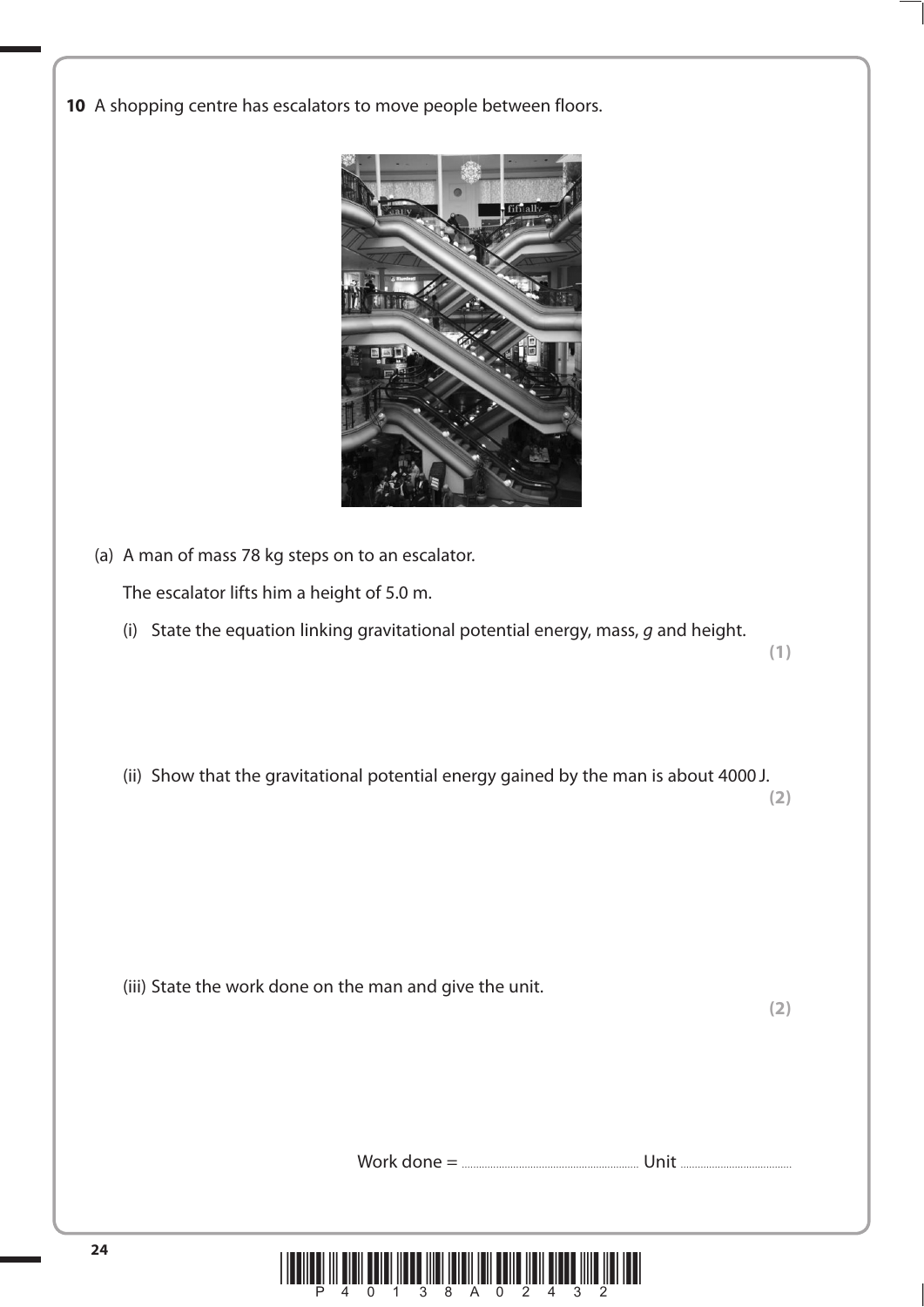| (b) The escalator is powered by a 7.5 kW electric motor.                                       |                                    |
|------------------------------------------------------------------------------------------------|------------------------------------|
| (i) State the equation linking efficiency, useful energy output and total energy input.<br>(1) |                                    |
|                                                                                                |                                    |
|                                                                                                |                                    |
|                                                                                                |                                    |
| (ii) The escalator lifts 30 people each minute.                                                |                                    |
| Each person has a mass of 78 kg.                                                               |                                    |
| Calculate the efficiency of the escalator.                                                     | (3)                                |
|                                                                                                |                                    |
|                                                                                                |                                    |
|                                                                                                |                                    |
|                                                                                                |                                    |
|                                                                                                |                                    |
|                                                                                                |                                    |
| (c) Another escalator has an efficiency of 20%.                                                |                                    |
| Its input power is 15 kW.                                                                      |                                    |
| Draw a Sankey diagram for this escalator.                                                      | (3)                                |
|                                                                                                |                                    |
|                                                                                                |                                    |
|                                                                                                |                                    |
|                                                                                                |                                    |
|                                                                                                |                                    |
|                                                                                                |                                    |
|                                                                                                |                                    |
|                                                                                                |                                    |
|                                                                                                |                                    |
|                                                                                                | (Total for Question 10 = 12 marks) |
|                                                                                                |                                    |
|                                                                                                |                                    |

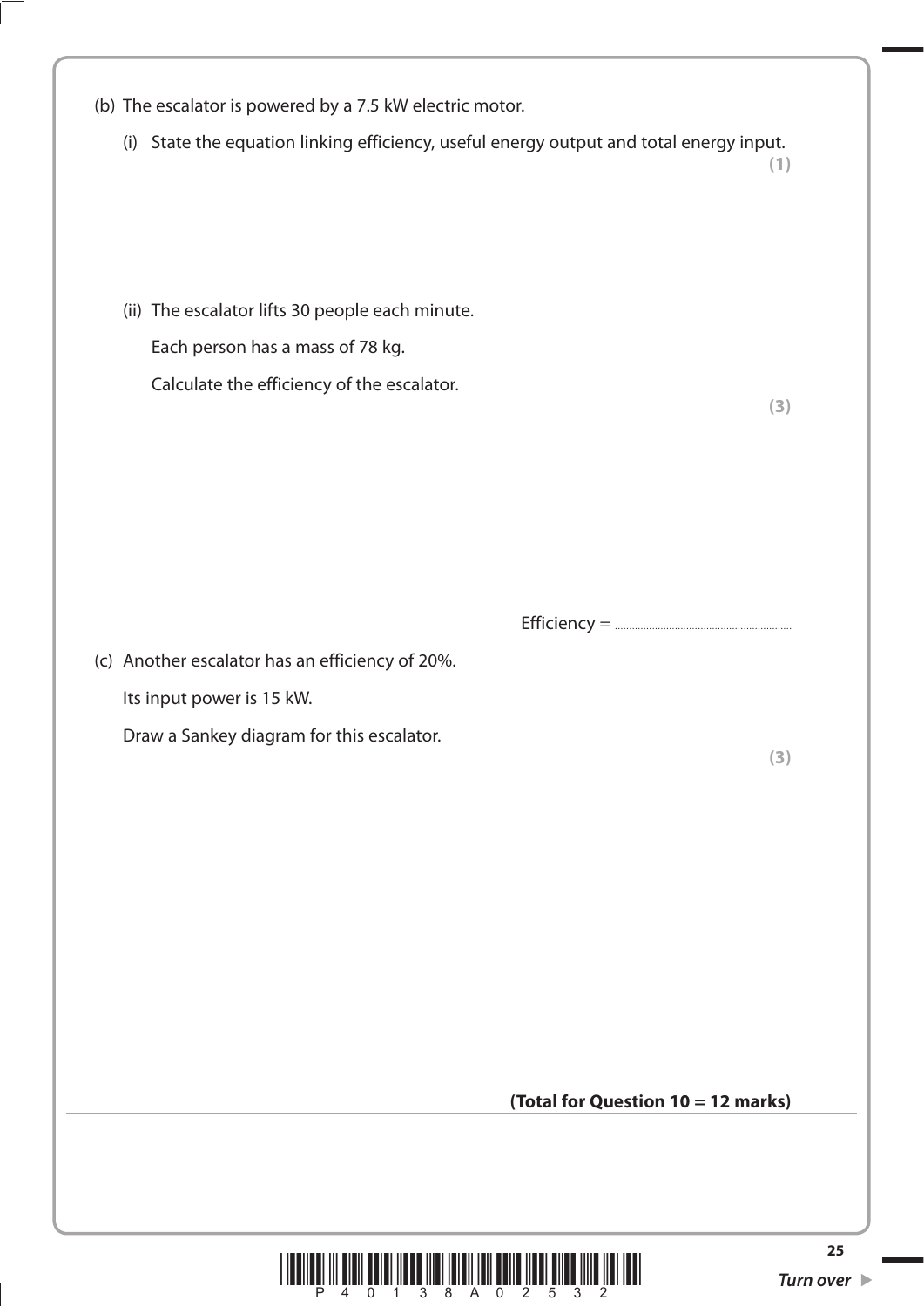

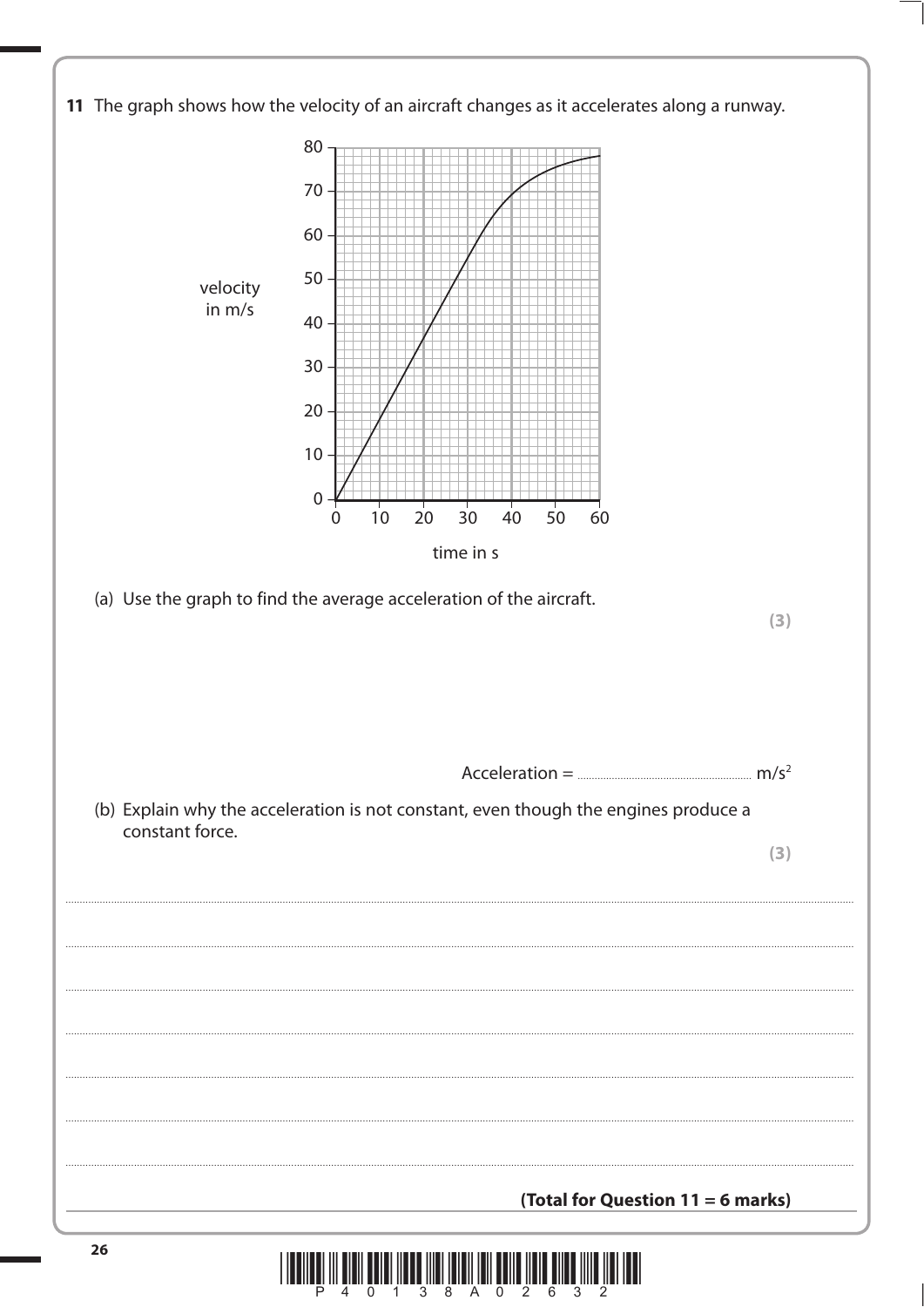$\frac{27}{4}$  *Turn over*  $\rightarrow$ 

**BLANK PAGE**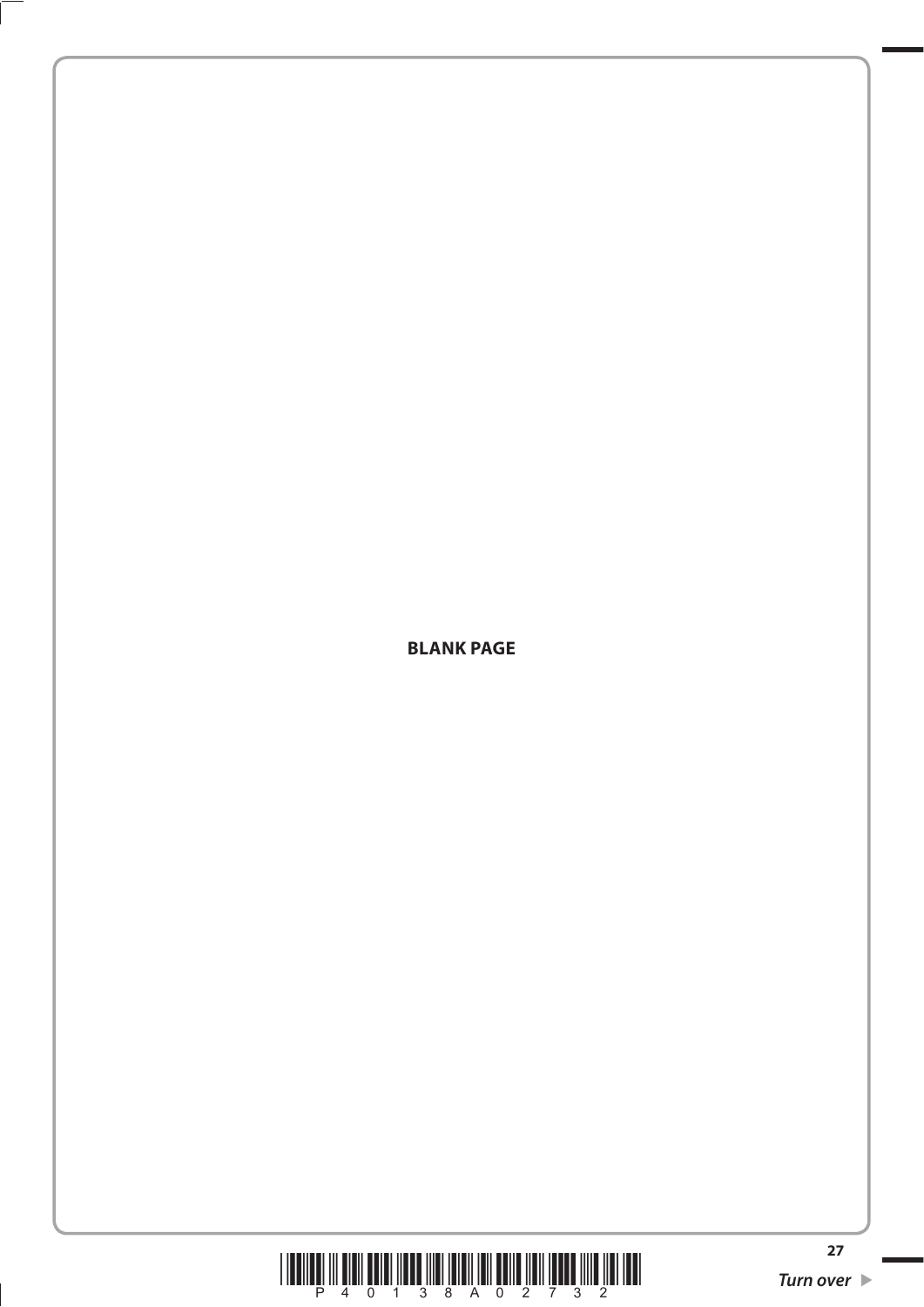

 $\overline{\mathbf{3}}$  $8<sup>8</sup>$ A 0 2 -8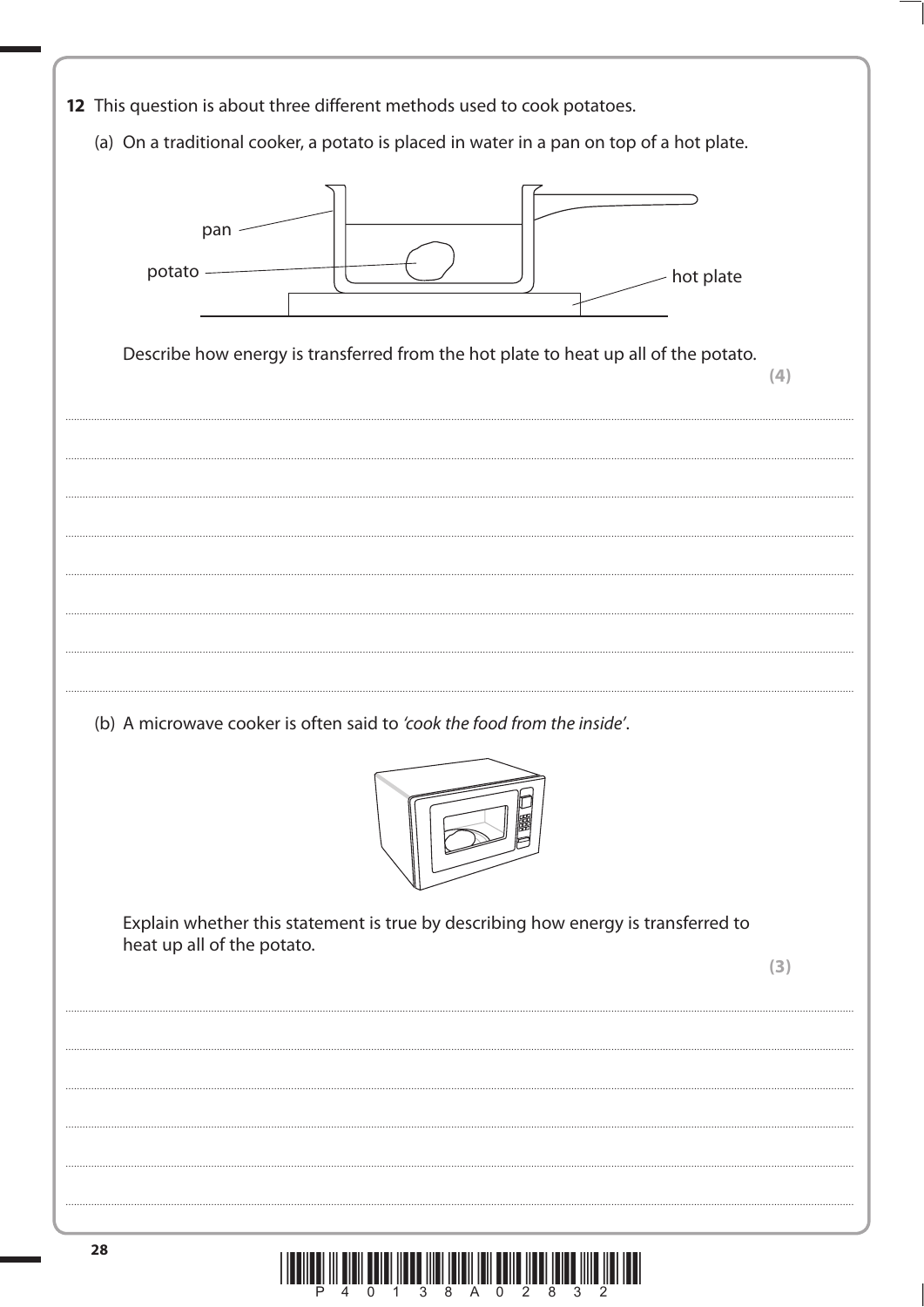| (c) In an induction cooker, there is a coil under the surface of the cooker. |  |
|------------------------------------------------------------------------------|--|
| cooker surface<br>coil                                                       |  |
| A potato is placed in water in a metal pan.                                  |  |
| An alternating current is switched on in the coil under the pan.             |  |
| The coil does not heat the surface of the cooker.                            |  |
| Describe how energy is transferred to heat up all of the potato.<br>(5)      |  |
|                                                                              |  |
|                                                                              |  |
|                                                                              |  |
|                                                                              |  |
|                                                                              |  |
|                                                                              |  |
|                                                                              |  |
|                                                                              |  |
|                                                                              |  |
|                                                                              |  |
|                                                                              |  |
|                                                                              |  |
|                                                                              |  |
| (Total for Question 12 = 12 marks)                                           |  |
| <b>TOTAL FOR PAPER = 120 MARKS</b>                                           |  |
|                                                                              |  |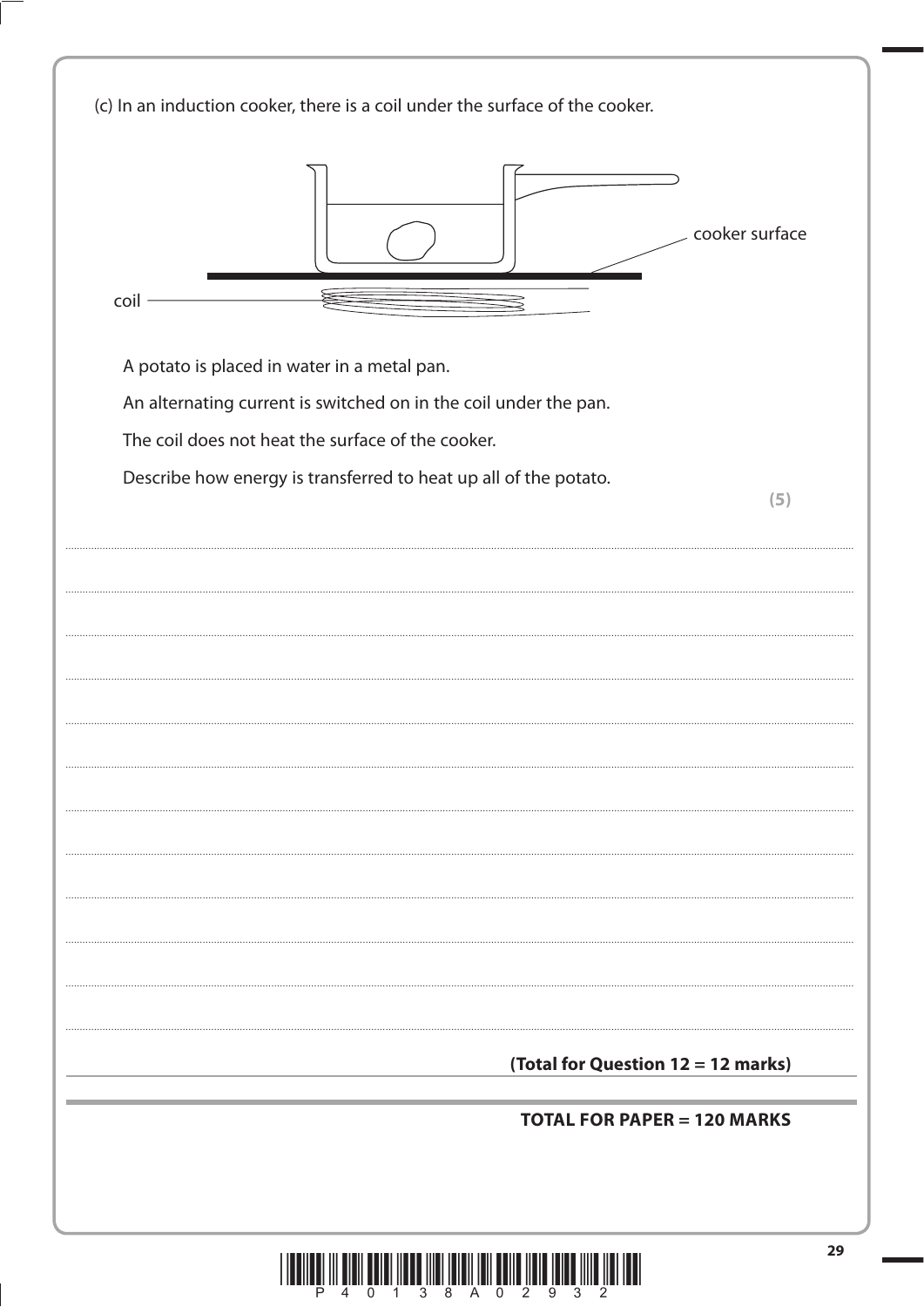

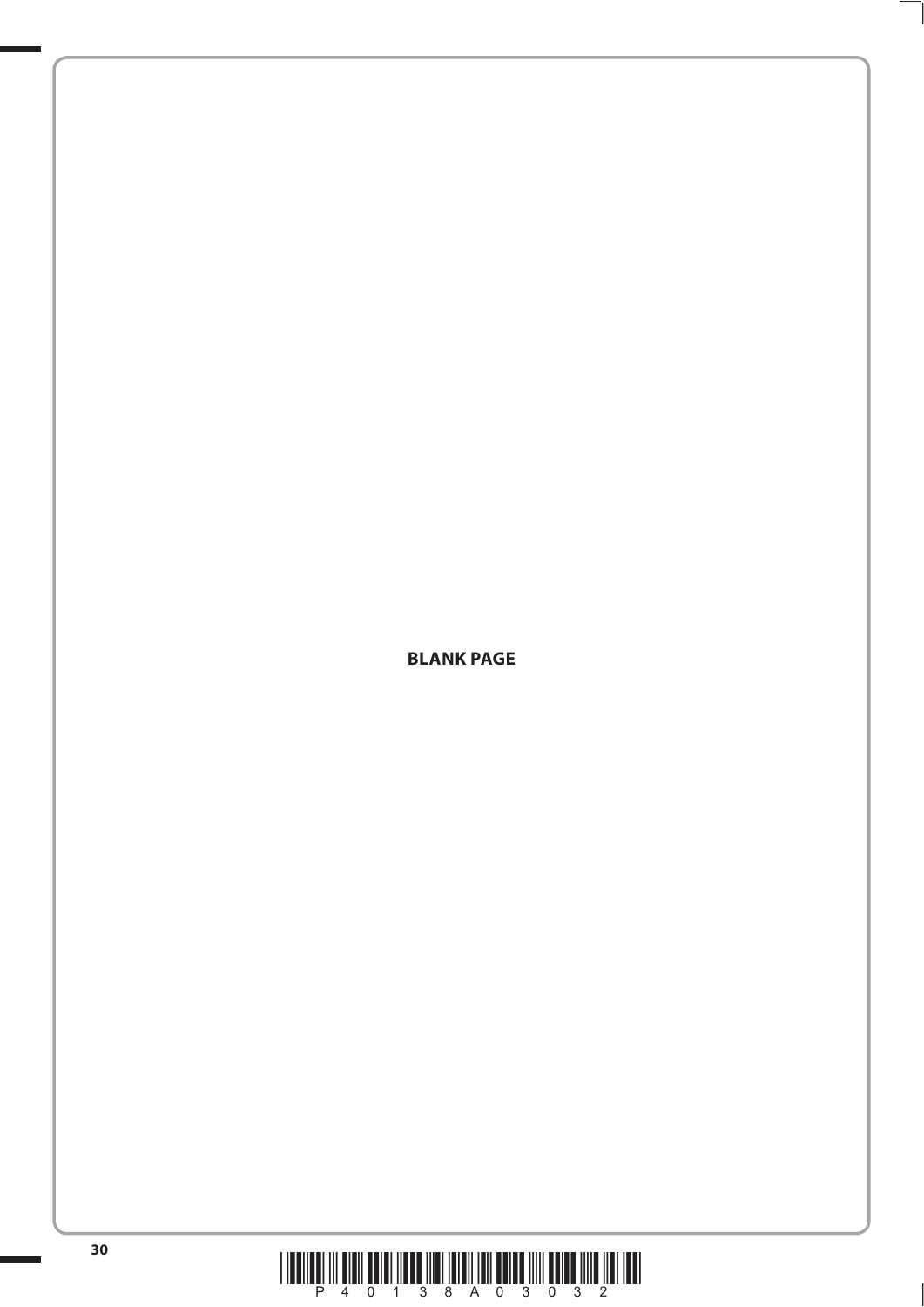

#### **BLANK PAGE**

 $\overline{\phantom{0}}$